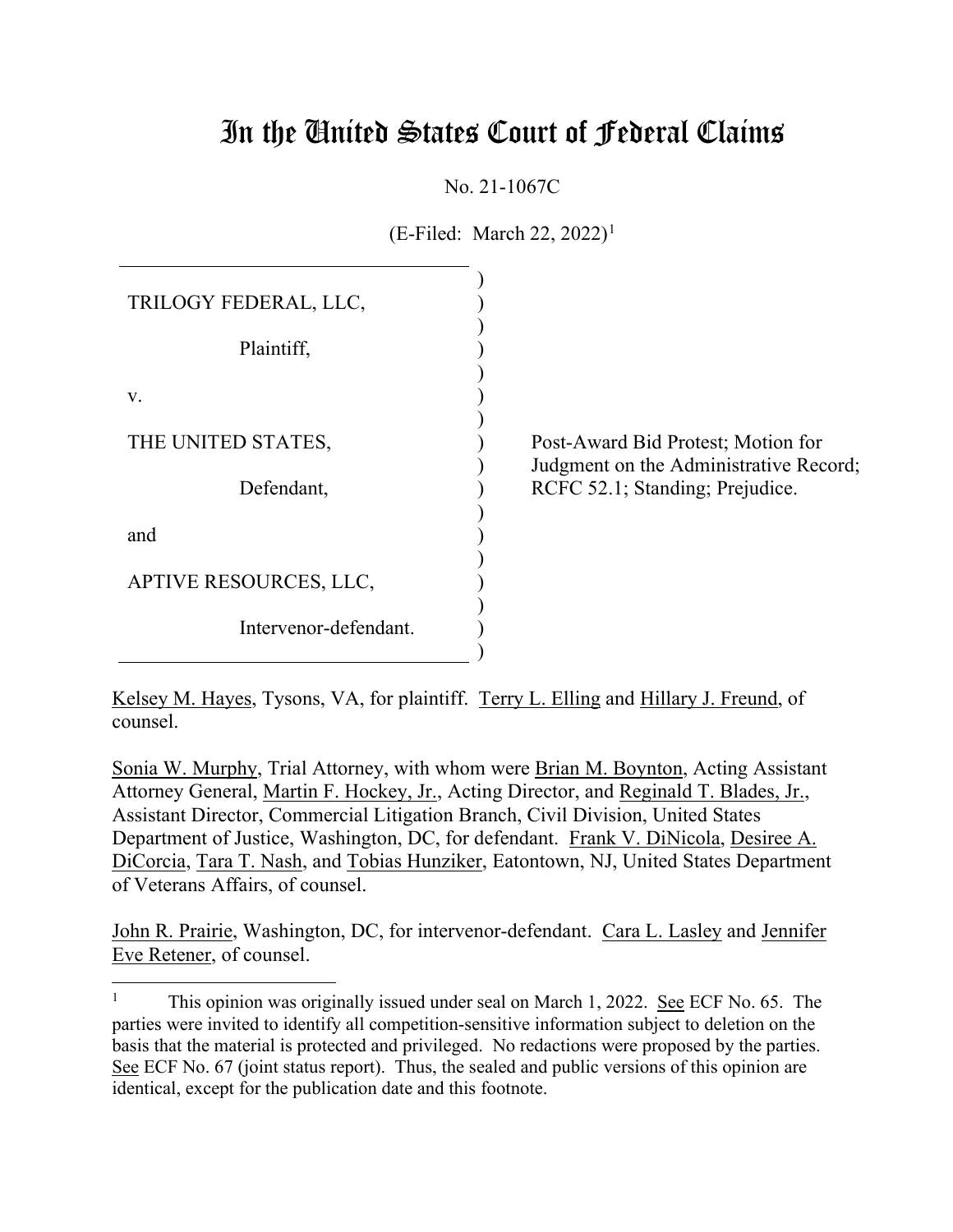#### OPINION

#### CAMPBELL-SMITH, Judge.

Plaintiff filed this bid protest challenging the Department of Veterans Affairs' (VA) decision to exclude plaintiff from the competitive range in a procurement for information technology (IT) services. See ECF No. 1 (complaint). Plaintiff filed a motion for judgment on the administrative record (AR) in this case, ECF No. 34; and defendant and intervenor-defendant each filed cross-motions for judgment on the AR, ECF No. 36; ECF No. 44. After the initial briefing was complete, the court ordered the parties to submit supplemental briefs on the issue of standing, see ECF No. 60, and the parties did so, see ECF No. 61; ECF No. 62; ECF No. 63.

In ruling on the motions, the court has considered: (1) plaintiff's complaint, ECF No. 1; (2) the AR, ECF No. 15, ECF No. 18;<sup>2</sup> (3) plaintiff's motion for judgment on the AR, ECF No. 34; (4) intervenor-defendant's cross-motion for judgment on the AR and response to plaintiff's motion, ECF No. 36; (5) defendant's cross-motion for judgment on the AR and response to plaintiff's motion, ECF No. 44; (6) plaintiff's reply in support of its motion and response to the cross-motions, ECF No. 54; (7) intervenor-defendant's reply in support of its cross-motion, ECF No. 56; (8) defendant's reply in support of its cross-motion, ECF No. 58; (9) defendant's supplemental brief, ECF No. 61; (10) intervenor-defendant's supplemental brief, ECF No. 62; and (11) plaintiff's supplemental brief, ECF No. 63.

The motions are now fully briefed, and ripe for decision. The parties did not request oral argument, and the court deems such argument unnecessary. The court has considered all of the parties' arguments and addresses the issues that are pertinent to the court's ruling in this opinion. For the following reasons, plaintiff's motion for judgment on the AR is **DENIED**, and defendant's and intervenor-defendant's cross-motions for judgment on the AR are **GRANTED**.

<sup>&</sup>lt;sup>2</sup> When defendant initially filed the administrative record  $(AR)$  on March 24, 2021, see ECF No. 15, it included a redacted version of the documents under "Tab 68 of the [AR]," and plaintiff requested an unredacted version. See ECF No. 16 at 1 (defendant's motion to amend the AR). Defendant therefore moved to complete the AR on April 2, 2021, to include the unredacted version of the document. See id. The court granted the motion and directed defendant to file the amended document as a separate docket entry. See ECF No. 17 (order). Defendant did so on April 2, 2021. See ECF No. 18.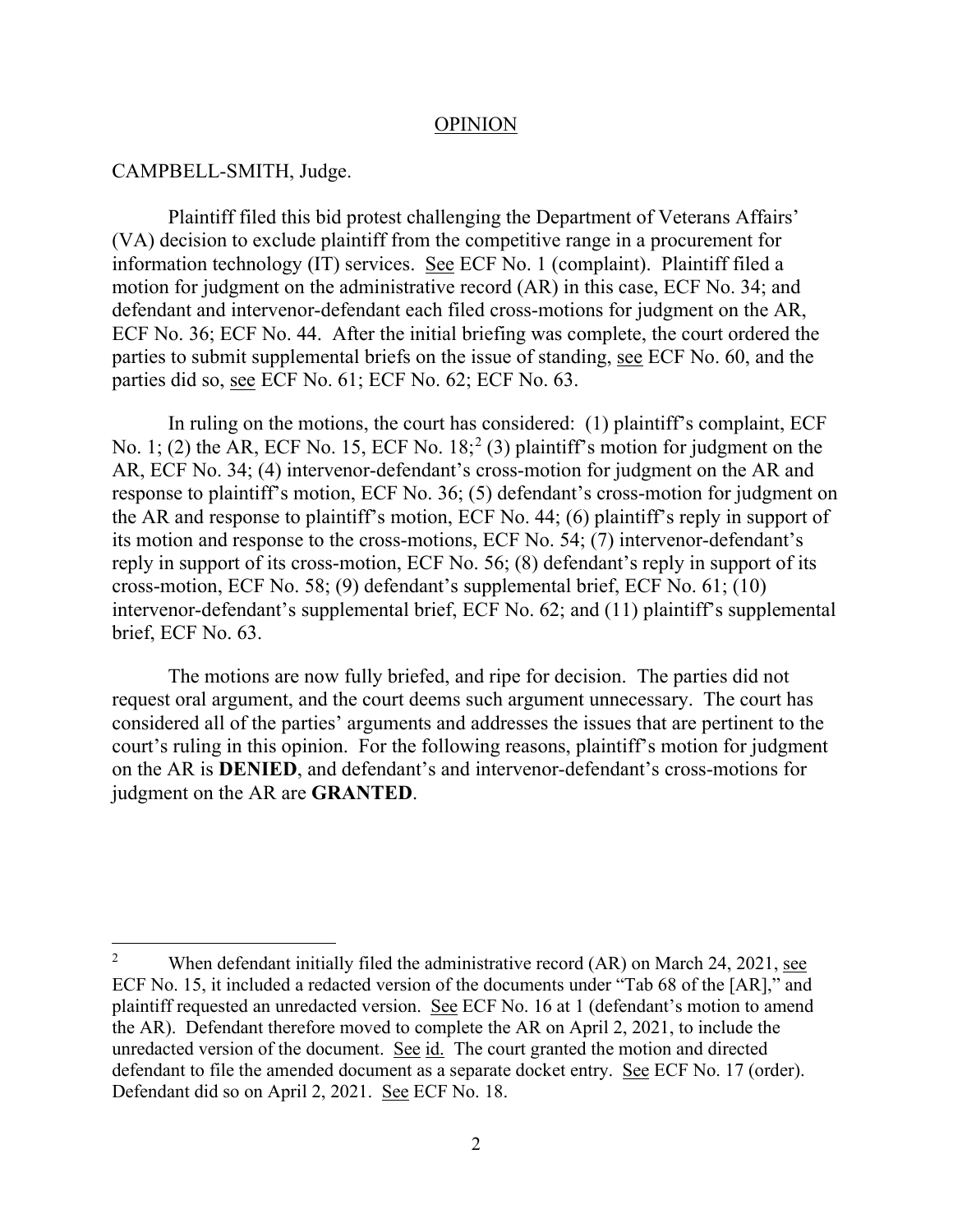## I. Background<sup>3</sup>

## A. The Solicitation

On November 12, 2019, the VA issued solicitation number 36C10B19R0046, for IT services as part of the Transformation Twenty-One Total Technology Next Generation (T4NG) contract on-ramp program (the solicitation).<sup>4</sup> See ECF No. 15-1 at 463-598 (solicitation). The procurement provides for a five-year contract base period and one five-year option period, with a maximum value of \$22.3 billion. See id. at 469, 478. The solicitation explained the scope of the procurement as follows:

The Contractor shall provide total IT services solutions including the following functional areas: program management, strategy, enterprise architecture and planning; systems/software engineering; software technology demonstration and transition; test and evaluation; independent verification and validation; enterprise network; enterprise management framework; operations and maintenance; cybersecurity; training; IT facilities; and other solutions encompassing the entire range of IT and Health IT requirements, to include software and hardware incidental to the solution. Accordingly, Task Orders may include acquisitions of software and IT products . . . . These services, as well as related IT products, may encompass the entire life-cycle of a system. Moreover, services and related products covered under this contract shall be global in reach and the Contractors must be prepared to provide services and deliverables worldwide.

## Id. at 474.

The solicitation was issued "anticipating that a significant number of the [servicedisabled veteran-owned small business (SDVOSB)] contractors would no longer qualify as SDVOSBs" at the end of the initial five-year contract period. ECF No. 44 at 9 (citing ECF No. 15-1 at 425, 463). The solicitation also explained that "[t]his competition is being conducted pursuant to the on-ramp clause of the T4NG basic contract. The Government intends to award seven (7) contracts to verified [SDVOSBs]." ECF No. 15- 1 at 594. The VA, however, reserved the right to adjust that number in its discretion. See id. Awards were to be made on a best-value basis, considering five evaluation factors, including "Technical, Past Performance, Veterans Employment, Small Business

This case involves considerable detail. For purposes of deciding these motions the court will relate only those details that are necessary to the instant analysis.

The copy of the solicitation included in the AR is not dated, but the index filed by defendant, see ECF No. 15-24 at 3, and presentation slides from the Source Selection Advisory Council's May 27, 2020 initial evaluation briefing, see ECF No. 15-3 at 310, indicate that the solicitation was issued on November 12, 2019.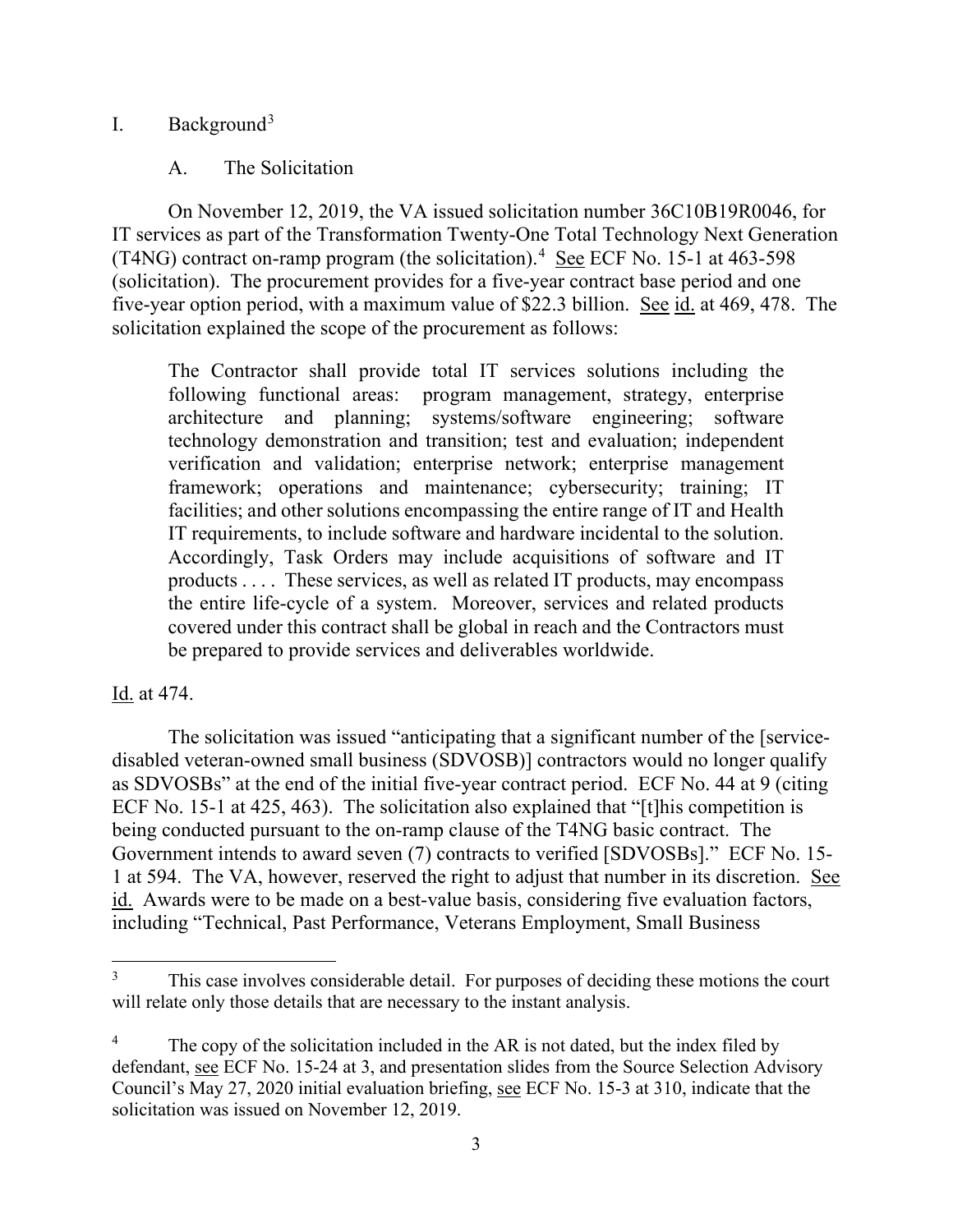Participation Commitment Factor (SBPC), and Price." Id. Those factors were valued as follows:

The Technical Factor is significantly more important than the Past Performance Factor, which is slightly more important than the Veterans Employment Factor which is slightly more important than the SBPC Factor, which is slightly more important that the Price Factor. The Technical Factor has two (2) Sub-factors: Sample Task Sub-Factor and Management Subfactor. Within the Sample Task Sub-factor, Sample Task 1 and Sample Task 2 are equally important. The Sample Task Sub-factor is significantly more important than the Management Sub-factor. All non-price factors, when combined, are significantly more important than the Price Factor. To receive consideration for award, a rating of no less than "Acceptable" must be achieved for the Technical Factor, all Technical Sub-factors, and the SBPC Factor. Offerors are cautioned that the awards may not necessarily be made to the lowest Price offered or the most highly rated technical proposals.

#### Id.

To promote an efficient evaluation process, the solicitation contemplated that "the evaluation [would] be conducted in phases, Step One and Step Two." Id. For Step One, the offerors were directed to submit a technical proposal and price proposal responding to Sample Task 1. See id. at 585-86. Following an evaluation of the Sample Task 1 response, the VA was to establish a competitive range, and select the offerors eligible to proceed to Step Two. See id. at 594. Offerors that did not advance to Step Two would be excluded from the competition, and those that proceeded were to submit a response to "Sample Task 2, the Management Sub-Factor, Past Performance Factor, Veterans Employment Factor, SBPC Factor, and Solicitation, Offer & Award Documents, Certifications & Representations and Terms and Conditions." See id. at 595. Following evaluation of Step Two proposals, the VA "may establish a competitive range and conduct discussions with all Offerors within the competitive range, or proceed directly to award without discussions." Id.

The sample tasks were intended to test the "Offeror's expertise and innovative capabilities to respond to the types of situations that may be encountered in performance of a contract resulting from this solicitation." Id. at 596. For this reason, "the Offerors [were not] given an opportunity to correct or revise a Sample Task response." Id. Responses to the sample tasks were evaluated in accord with the following:

(1) Understanding of Problems—The proposal will be evaluated to determine the extent to which the Offeror demonstrates a clear understanding of all features involved in solving the problems and meeting the requirements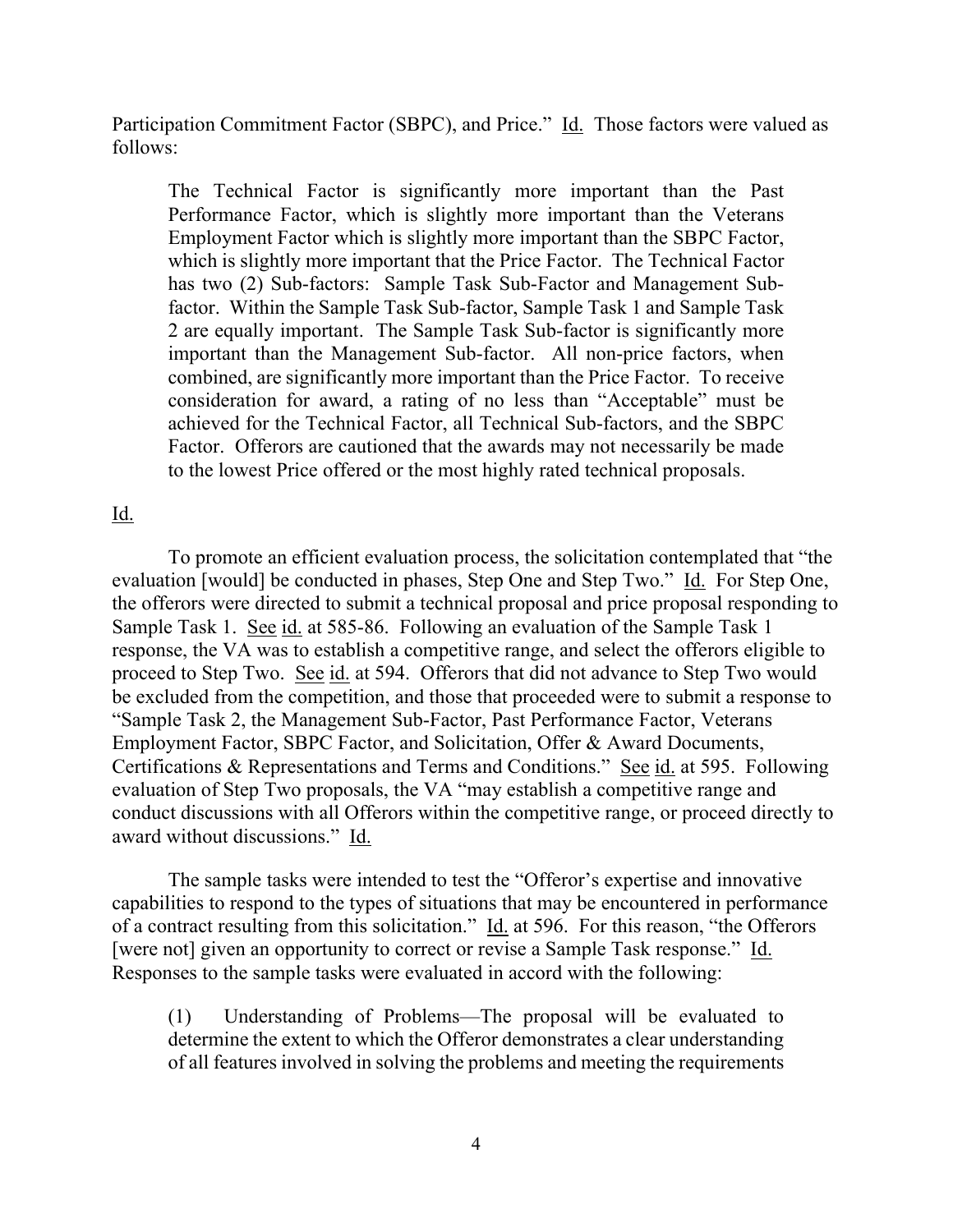presented by the Sample Task; and the extent to which uncertainties are identified and resolutions proposed.

(2) Feasibility of Approach—The proposal will be evaluated to determine whether the Offeror's methods and approach to meeting the Sample Task requirements provides the Government with a high level of confidence of successful completion.

Id. And, considering the foregoing criteria, each sample task response was assigned one of the following overall adjectival ratings:

a. Outstanding—A proposal that meets or exceeds all of the Government's requirements, contains extensive detail, demonstrates a thorough understanding of the problems, and is highly feasible (low risk).

b. Good—A proposal that meets or exceeds all of the Government's requirements, contains at least adequate detail, demonstrates at least an understanding of the problems, and is at least feasible (low to moderate degree of risk).

c. Acceptable—A proposal that at least meets all of the Government's requirements, contains at least minimal detail, demonstrates at least a minimal understanding of the problems, and is at least minimally feasible (moderate to high degree of risk).

. . . .

e. Unacceptable—A proposal that contains a major error(s), omission(s), or deficiency(ies) that indicates a lack of understanding of the problems or an approach that cannot be expected to meet requirements or involves a very high risk; and none of these conditions can be corrected without a major rewrite or revision of the proposal. A proposal that fails to meet any of the Government's requirements after the final evaluation shall be ineligible for award regardless of whether it can be corrected without a major rewrite or revision of the proposal.

ECF No. 15-3 at 23 (subsection d is omitted because it is inapplicable to evaluations of the sample tasks).

The solicitation also provided that the offerors' labor rate proposals would be evaluated "to determine whether [each rate] is unrealistically low," and cautioned that "a single proposed unrealistically low labor rate will result in a deficiency that may render its proposal ineligible for award." ECF No. 15-1 at 598; see also ECF No. 15-3 at 490 (May 18, 2020 memorandum regarding price evaluation methodology). To perform the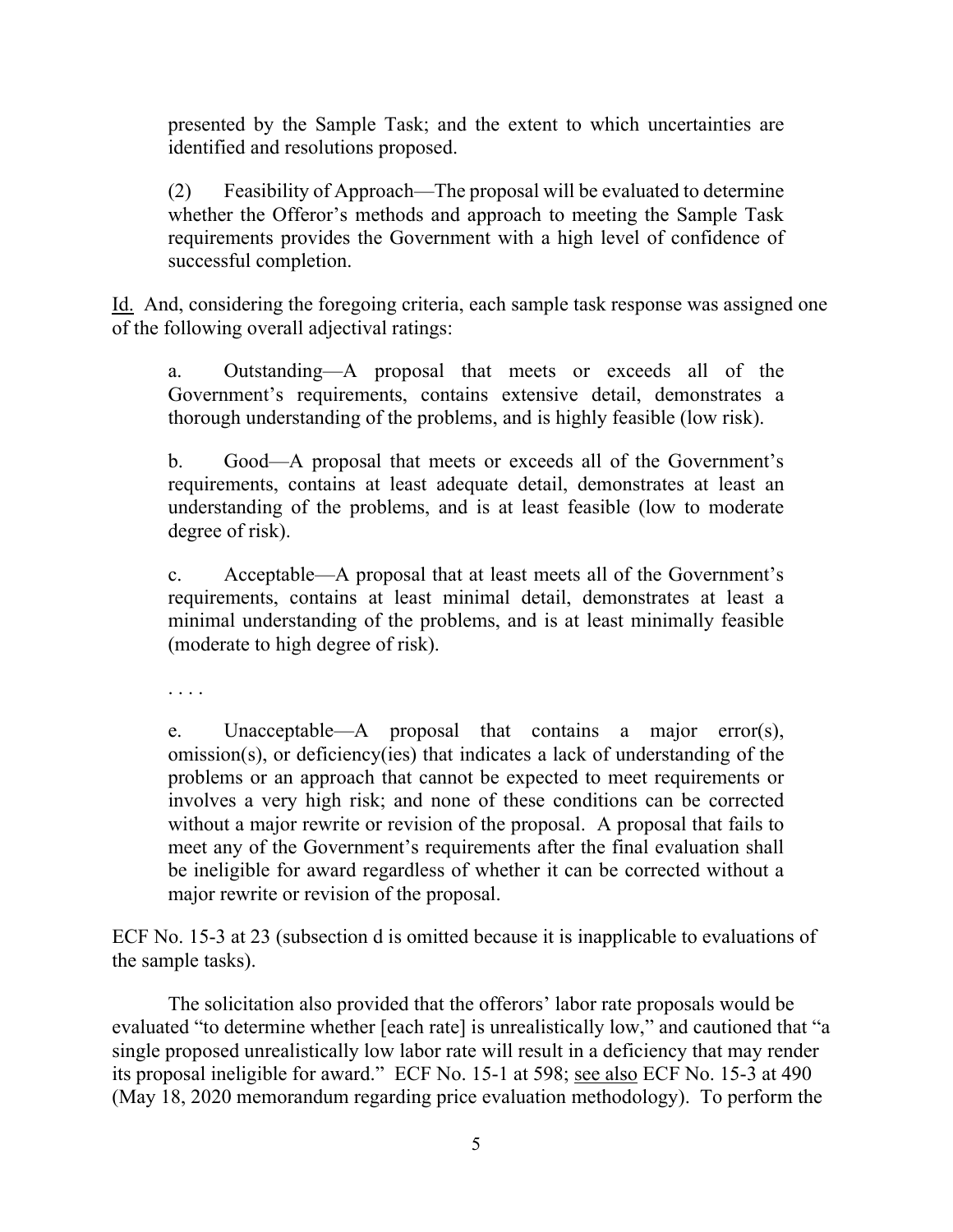evaluation, the agency would employ two methodologies, including "reviewing each labor rate proposed compared to the current T4NG [indefinite delivery, indefinite quantity (IDIQ)] contract labor rates for each corresponding labor category," and "utilizing Tukey's rule to identify any outliers of rates proposed." ECF No. 15-3 at 490. The agency would begin the price evaluation by comparing the proposed labor rates with the current T4NG IDIQ contract labor rates, and if any proposed rate "fell below the range of labor rates" on the current contract, "the Tukey rule was used" to determine if the rate was an outlier, and "therefore may be unrealistically low."<sup>5</sup> Id. at 491. The agency explained that this process was "reasonable and appropriate" because "Tukey's rule has been shown to be a reliable statistical analysis tool," and "since the dataset for Tukey consists of rates proposed in response to the Solicitation, there was adequate price competition that can be relied upon to identify unrealistically low labor rates." Id. The agency further explained that because the offerors proposed "blended rates . . . rather than for specific requirements," the price evaluation "necessitate[d] a more liberal analysis that identifies individual rates that pose a performance risk, as opposed to a scenario with well-defined requirements." Id. at 491-92.

B. Sample Task 1

In Sample Task 1, the VA sought responses to the following hypothetical scenario:

The U.S. Department of Veterans Affairs (VA) signed a multi-year contract to modernize its electronic health record (EHR) system and to replace its legacy Veterans Information Systems and Technology Architecture (VISTA) system. VA's infrastructure/Information Technology (IT) components will need to be analyzed, reported, prioritized, remediated, and tracked to prepare VA for the new EHR system. Using the T4NG Performance Work Statement, describe in detail your approach to analyze, remediate, and report VA infrastructure/IT deficiencies across the organization to prepare VA facilities for the new EHR system.

ECF No. 15-1 at 665. The language of Sample Task 1 incorporated by reference the requirements included in the performance work statement (PWS), which is part of the solicitation. See id. at 470-533. The VA gave offerors seven business days to submit their responses, which were limited to a maximum of twenty-five pages. See id. at 432.

To assist in evaluating the Sample Task 1 responses, the VA "prepared a model answer for sample task one" that "identified all of the high level focus areas that an offeror would need to address in order to successfully execute the effort, as well as lower-

<sup>5</sup> Tukey's rule is an analysis tool that utilizes quartiles of the data being analyzed and a mathematical formula to identify price outliers. See ECF No. 15-3 at 491.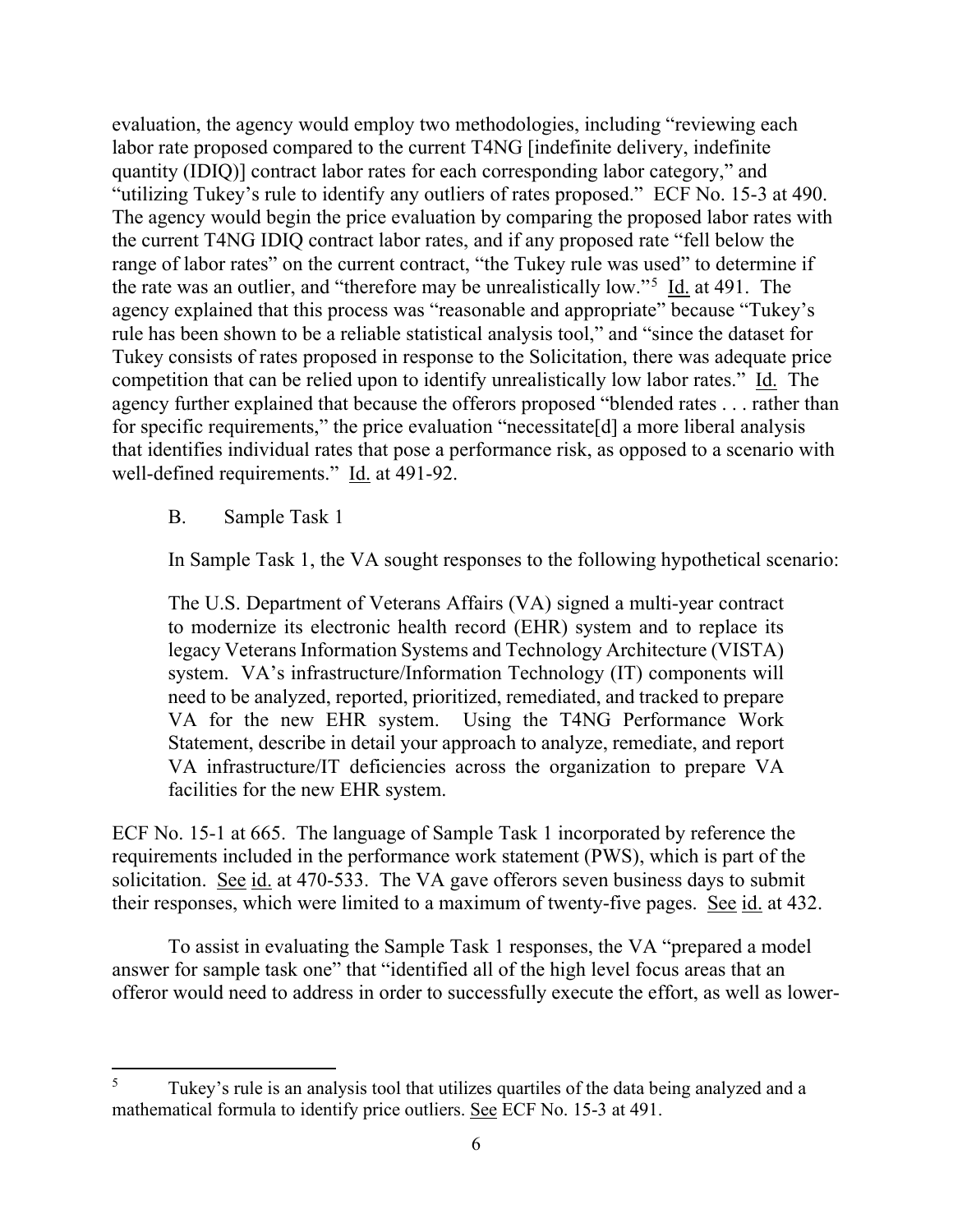level focus areas that were intrinsic to each high level focus area." ECF No. 44 at 27 (citing ECF No. 15-14 at 593).

The Sample Task 1 responses were assigned strengths, weaknesses, or deficiencies in each of the five high level focus areas, according to the following criteria:

Strength. Any aspect of a proposal that, when judged against a stated evaluation criterion, enhances the merit of the proposal or increases the probability of successful performance of the contract. A significant strength appreciably enhances the merit of a proposal or appreciably increases the probability of successful contract performance.

Weakness. A flaw in a proposal that increases the risk of unsuccessful contract performance. A significant weakness in a proposal is a flaw that appreciably increases the risk of unsuccessful contract performance.

Deficiency. A material failure of a proposal to meet a Government requirement, or a combination of significant weaknesses in a proposal that increases the risk of unsuccessful contract performance to an unacceptable level.

ECF No. 15-3 at 67. Strengths and weaknesses were to be assigned only for the high level focus areas. See ECF No. 15-13 at 1492.

The VA subsequently issued an amendment to the solicitation to "1) Revise portions of the Proposal Format requirements as provided within Section L.10 of the Solicitation; and, 2) Allow for resubmittal of only the Sample Task 1 as necessary to ensure the instructions are met as described below." ECF No. 15-1 at 674. The VA stressed that:

The Technical Evaluation Approach, as stated within Section M.C.1.a of the Solicitation, remains unchanged; Offerors are only being provided this limited opportunity to resubmit Sample Task 1 to ensure compliance with Section L.10.2.a, Format, as amended herein. Future opportunities to correct or revise a Sample Task response will not be provided.

Id. It further noted that, "Offerors are reminded and cautioned that all Solicitation requirements, as amended herein, to include proposal formatting, must be strictly adhered to." Id. In response to the amendment, all offerors resubmitted their proposals. See ECF No. 15-2 at 511-835 (offerors' revised Sample Task 1 proposals).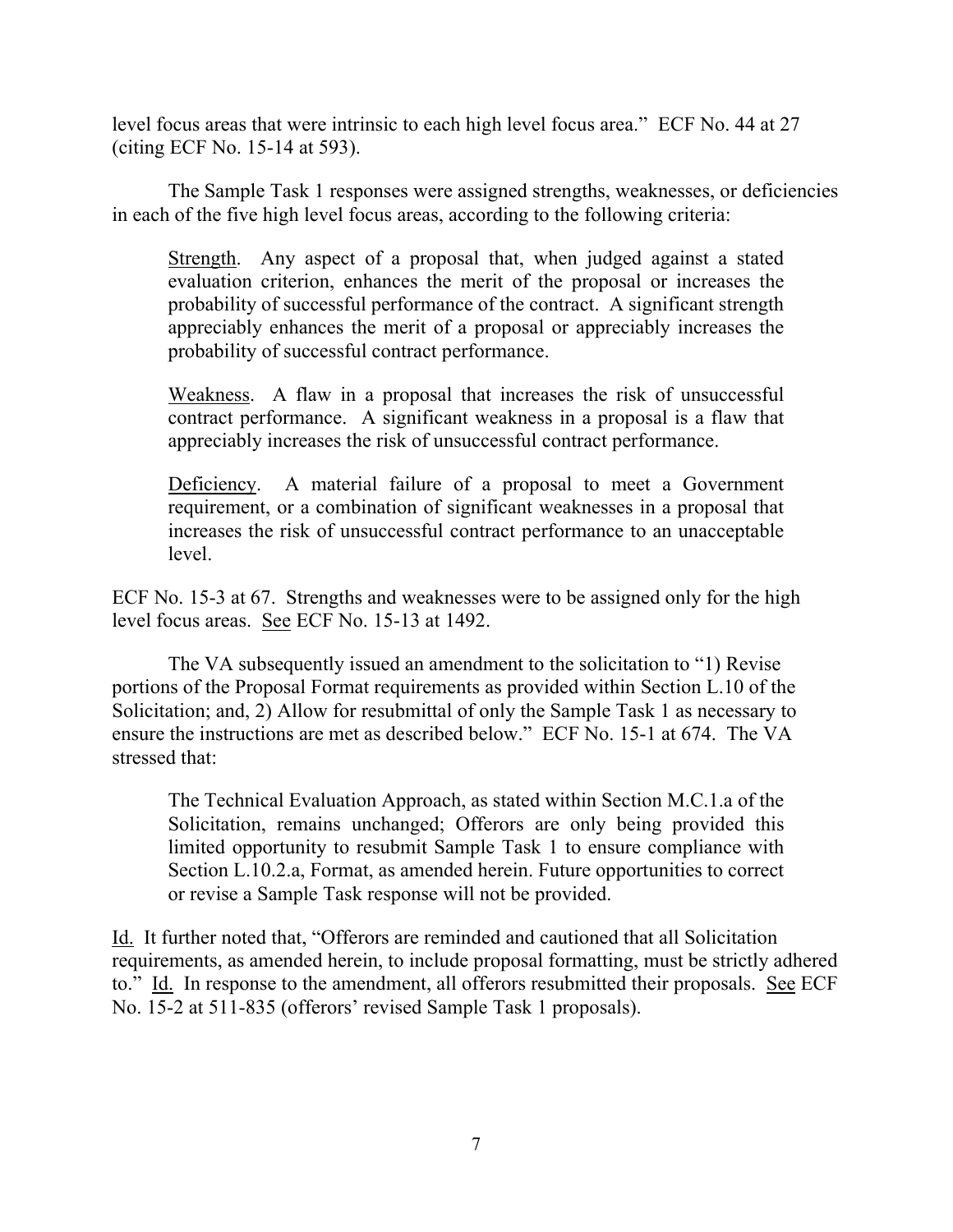#### C. Organizational Conflict of Interest Determination

Because Sample Task 1 involved the electronic health record modernization (EHRM) system and, in 2018, the VA signed a multi-year contract with Cerner Corporation to replace that system, the contracting officer reviewed the task to "determine if Cerner Corporation or any of its subcontractors performing under the EHRM contract would have an Organizational Conflict of Interest (OCI) with the T4NG On-Ramp solicitation as a result of information that may cause an unfair competitive advantage." ECF No. 15-1 at 420. The contracting officer considered Federal Acquisition Regulation (FAR) 9.505(b), which defines OCIs, and consulted the Source Selection Evaluation Board (SSEB) Chairperson "who led the effort in developing Sample Task 1 and its corresponding solution." Id. at 419-20. The contracting officer "confirmed that in order to provide a response to the Sample Task 1 question, Offerors do not need any non-public knowledge of [EHRM] end state requirements, nor would access to any non-public information pertaining to EHR provide an Offeror with a competitive advantage." Id. Instead, Sample Task 1 required a detailed overview of the offeror's approach to "analyze, remediate, and report VA infrastructure/IT deficiencies," which "would be essentially the same for any other major IT system similar in size and scope; therefore, [it] is not specific to the EHR system." Id. at 420.

The contracting officer concluded that, because "the solution to Sample Task 1 does not require the Offerors to have any non-public knowledge of Cerner or []EHRM end state requirements, any proprietary information Cerner or any of its subcontractors have as a result of the EHRM contract, would not present an unfair competitive advantage." Id. (footnote omitted). This conclusion "extends to other contractors that may have indirectly supported EHRM efforts through contracts and orders beyond the Cerner EHRM contract." Id. at n.1. Thus, the contracting officer determined that no OCI existed "that would preclude Cerner or any of its subcontractors from participating in the solution." Id.

#### D. First Competitive Range Determination

Of the ninety-four proposals evaluated by the VA, "61 proposals were rated 'Unacceptable;' 21 proposals were rated 'Acceptable;' eight (8) proposals were rated 'Good;' and four (4) proposals were rated 'Outstanding.' The evaluated prices of the 94 offerors ranged from a low of \$6.13 Billion to a high of \$16.33 Billion." ECF No. 15-3 at 485 (June 4, 2020 Source Selection Authority (SSA) memorandum for record determining competitive range); see also id. at 442 (May 27, 2020 SSA Step One Evaluation Summary). The agency determined that the offerors' labor rates were "realistic" because only a small portion of the labor rates fell below the IDIQ contract rates and those that did were above the Tukey threshold and "consistent with competitive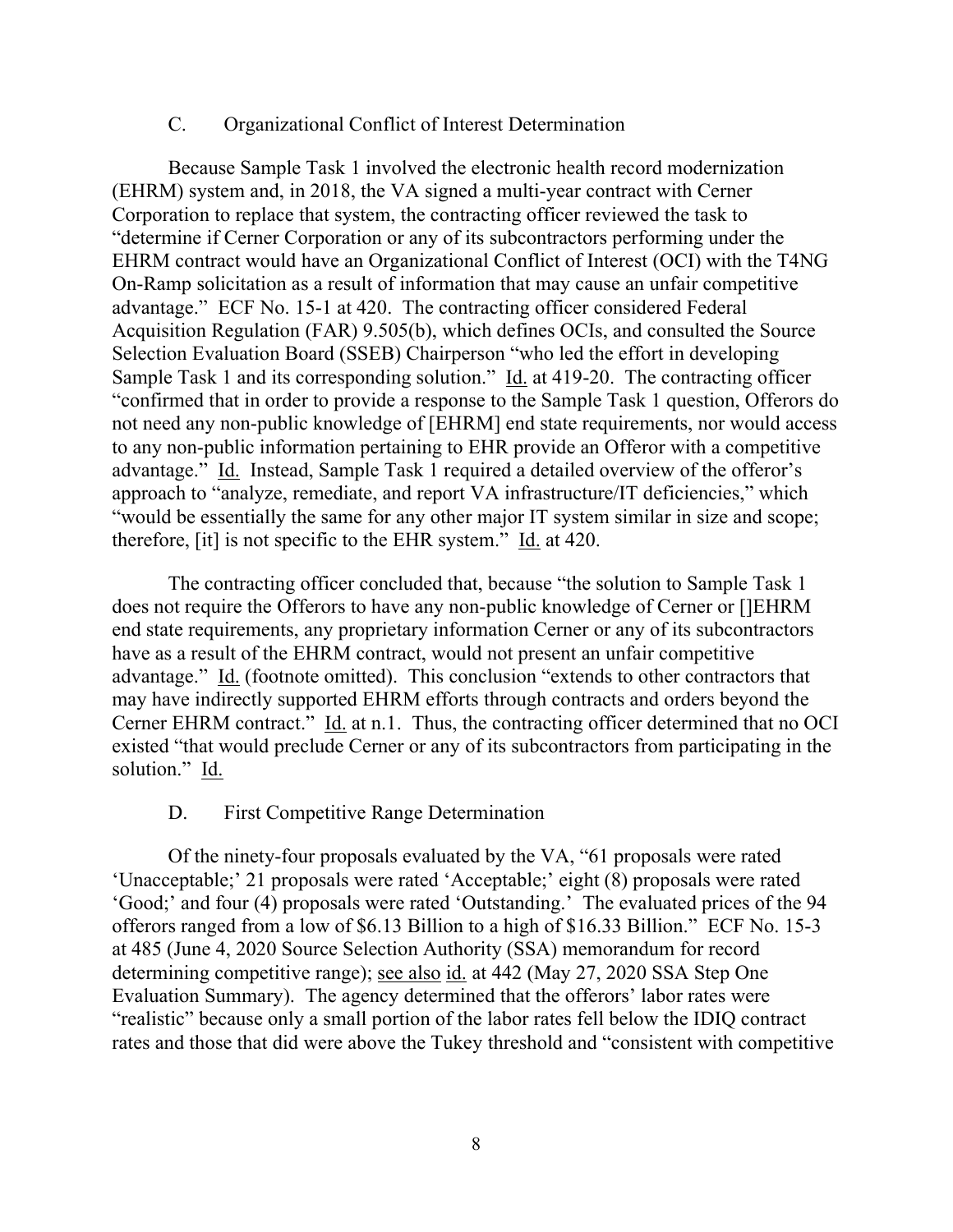pricing."<sup>6</sup> Id. at 492 (May 18, 2020 memorandum regarding price evaluation methodology).

In determining the competitive range, the SSA excluded all offerors with "unacceptable" Sample Task 1 ratings. See id. at 485. The SSA determined that excluding the sixty-one unacceptable proposals was appropriate because "Sample Task 1 was significantly more important than Price." Id. at 486. The SSA also noted that "there was ample competition among Offerors with 'Acceptable' or better technical proposals with low evaluated prices." Id. The contracting officer concurred with the SSA's conclusion and thirty-three offerors were included in the competitive range for evaluation in Step Two. See id.

## E. Step Two Evaluation and Competitive Range Determination

The VA released Sample Task 2 to the offerors in the competitive range on June 30, 2020; proposals were due on July 10, 2020. See ECF No. 15-3 at 501 (email releasing Sample Task 2); ECF No. 15-13 at 1483 (October 20, 2020 SSA Interim Evaluation Briefing). Offerors were required to provide, in addition to their response to Sample Task 2, the management proposal—including all contractor teaming agreements (CTAs)—and past performance, Veterans employment, and small business participation proposal volumes. See ECF No. 15-1 at 588. The SSEB then evaluated the proposals and presented the results of its evaluation to the Source Selection Advisory Council (SSAC) and the SSA in a "detailed slide presentation and thorough discussion of the evaluation assessments pertaining to each Step Two proposal." ECF No. 15-13 at 1685 (October 23, 2020 SSA Memorandum for Record re: Step Two Competitive Range Determination). In summary, the proposals were rated as follows:

24 proposals were rated "Acceptable," eight (8) proposals were rated "Good," and one (1) proposal was rated "Outstanding" in the Technical Factor. All 33 proposals were rated "Low Risk" in the Past Performance Factor. In the Veterans Employment Factor, the 33 proposals ranged from eight (8) to 18,182 employees and one (1) to 4,574 Veteran employees, and the percentage of Veterans employed ranged from 4.41 percent to 71.08 percent. For the SBPC Factor, four (4) proposals were rated "Susceptible to Being Made Acceptable," two (2) proposals were rated "Acceptable," ten (10) were rated "Good," and 17 were rated "Outstanding." The evaluated prices ranged from a low of \$6.62 billion to a high of \$10.48 billion.

Id. at 1685-86; see also id. at 1681-82 (SSEB Step Two Evaluation Summary).

<sup>&</sup>lt;sup>6</sup> Only one offeror was determined to have proposed prices that were "unrealistically low." ECF No. 15-3 at 492. That offeror's proposal is not at issue in this protest and the court will not detail the full analysis of the offeror's prices here.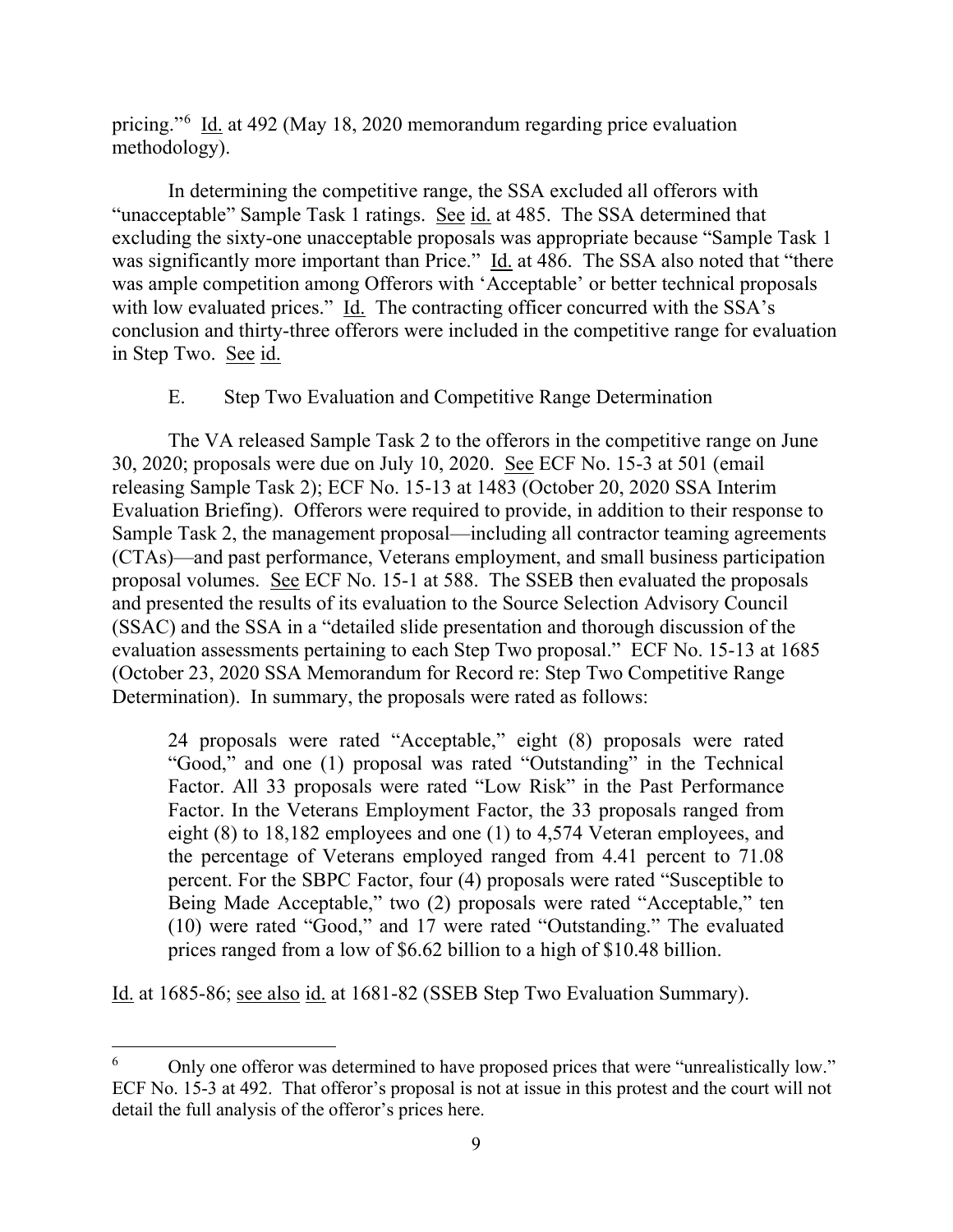The SSA considered "all factors and sub-factors and their relative importance," and determined that offerors rating "Acceptable" in the technical factor should be excluded from the competitive range because "they were not among the most highly rated proposals with a realistic prospect for award." Id. at 1687. The SSA determined that "reviewing the detailed findings" of the offerors' evaluations revealed that those rated "Acceptable" "presented a higher degree of risk in the Sample Task responses than those Offerors rated 'Good' or better in the Technical Factor." Id. The SSA also considered the offerors' past performance—the second most important factor as defined by the solicitation—and determined that, although they were each "assessed a varying number of weaknesses, each was considered Low Risk and therefore essentially equal in that Factor." Id.

The SSA also "considered the fact" that some of the offerors rated "Acceptable" in the technical factor "were stronger in the remaining factors . . . and/or proposed lower evaluated prices" than higher rated offerors. Id. The SSA determined that, given the relative importance of the technical factor and past performance factor, "none of these differences were significant enough to outweigh the 'Good' or better ratings received for the Technical Factor." Id. The contracting officer concurred with the SSA's determination that the nine offerors that received "Good" or better ratings in the technical factor would compose the competitive range for discussions. Id. at 1688.

After discussions and final proposal revisions, the SSEB presented the SSA with the final results of evaluation on November 18, 2020. See ECF No. 15-16 at 570. The SSA determined to award contracts to all nine offerors in the competitive range for award, see id. at 571, the contracting officer determined that all nine offerors proposed fair and reasonable prices, see id., and the VA issued its Source Selection Decision awarding contracts to each of the nine offerors in the competitive range, see id. at 572-73.

#### F. Plaintiff's Evaluation

Plaintiff was given an "Acceptable" rating for Sample Task 1 and "Good" for Sample Task 2. ECF No. 15-13 at 758 (the VA's Technical Factor Initial Evaluation Report for plaintiff's proposal). Plaintiff's Sample Task 1 rating was based on an assessment of one significant strength and four weaknesses. See id. at 759-63. The weaknesses were the result of plaintiff's proposal providing only "minimal detail" in demonstrating its understanding of the "enterprise high level planning" needed to address the agency's "infrastructure/IT deficiencies," id. at 760, and in its approach to "analyz[ing] and remediat[ing] VA's IT Network deficiencies," id. at 761, "IT infrastructure deficiencies," id. at 762, and "IT component deficiencies," id. The evaluation explained that this lack of detail "adds risk" to the project in various ways. Id. at 760-62. Plaintiff's Sample Task 2 was given one significant strength, four strengths, and one weakness. See id. at 764-66.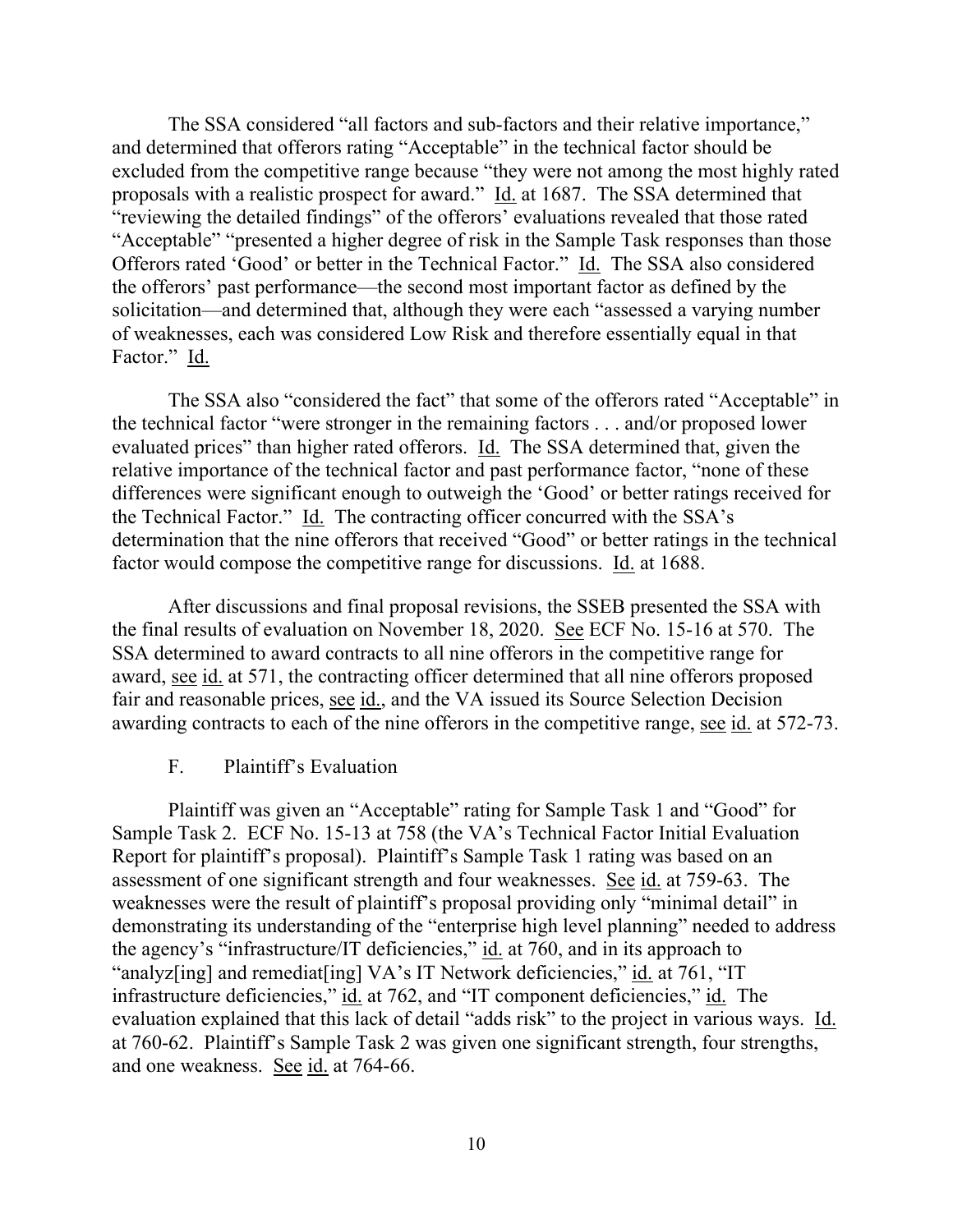"Based on the relative importance of the sample tasks, wherein each sample task was of equal importance, and considering the qualitative evaluation results of the individual sample tasks," plaintiff received an overall "Sample Task Subfactor rating of **ACCEPTABLE.**" Id. at 758 (emphasis in original). Plaintiff received a management subfactor rating of "**Acceptable**," based on one assessed strength. Id. at 768 (the VA's Technical Factor Management Subfactor Initial Evaluation Report) (emphasis in original). "Based on the evaluation results of the Technical subfactors and with due consideration given to the weights for those subfactors," plaintiff received an overall rating for the technical factor of "**ACCEPTABLE**." Id. at 752 (emphasis in original).

Plaintiff was rated "Low Risk" on the past performance factor, id. at 770-75, had a veterans employment percentage of ten percent, see id. at 776, and received a rating of "**GOOD**" for its small business participation factor, id. at 777-78 (emphasis in original). Plaintiff proposed an evaluated price of \$7,070,703,559.69. See id. at 1686 (summarizing the offerors' proposed prices). The offerors' proposed prices ranged from "a low of \$6.62 billion to a high of \$10.48 billion." Id.

## G. Procedural History

The VA informed plaintiff that it was not included in the competitive range and had, therefore, been eliminated from the competition on October 23, 2020. See ECF No. 15-13 at 1690-91. Plaintiff requested a debriefing on its evaluation, which the VA provided on November 3, 2020. See ECF No. 15-14 at 579-636. Plaintiff filed a protest of its exclusion from the competitive range with the Government Accountability Office (GAO) on November 16, 2020. See ECF No. 15-18 at 1319-54. The GAO denied the protest on February 23, 2021, see ECF No. 15-20 at 429-38, and plaintiff filed its complaint in this court on March 16, 2021, see ECF No. 1.

## II. Legal Standards

In its complaint, plaintiff invokes this court's bid protest jurisdiction. See ECF No. 1 at 2. This court's bid protest jurisdiction is based on the Tucker Act, which gives the court authority:

to render judgment on an action by an interested party objecting to a solicitation by a Federal agency for bids or proposals for a proposed contract or to a proposed award or the award of a contract or any alleged violation of statute or regulation in connection with a procurement or a proposed procurement. . . . without regard to whether suit is instituted before or after the contract is awarded.

28 U.S.C. § 1491(b)(1). The Tucker Act also states that the court may grant "any relief the court considers proper  $\dots$  including injunctive relief." 28 U.S.C. § 1491(b)(2).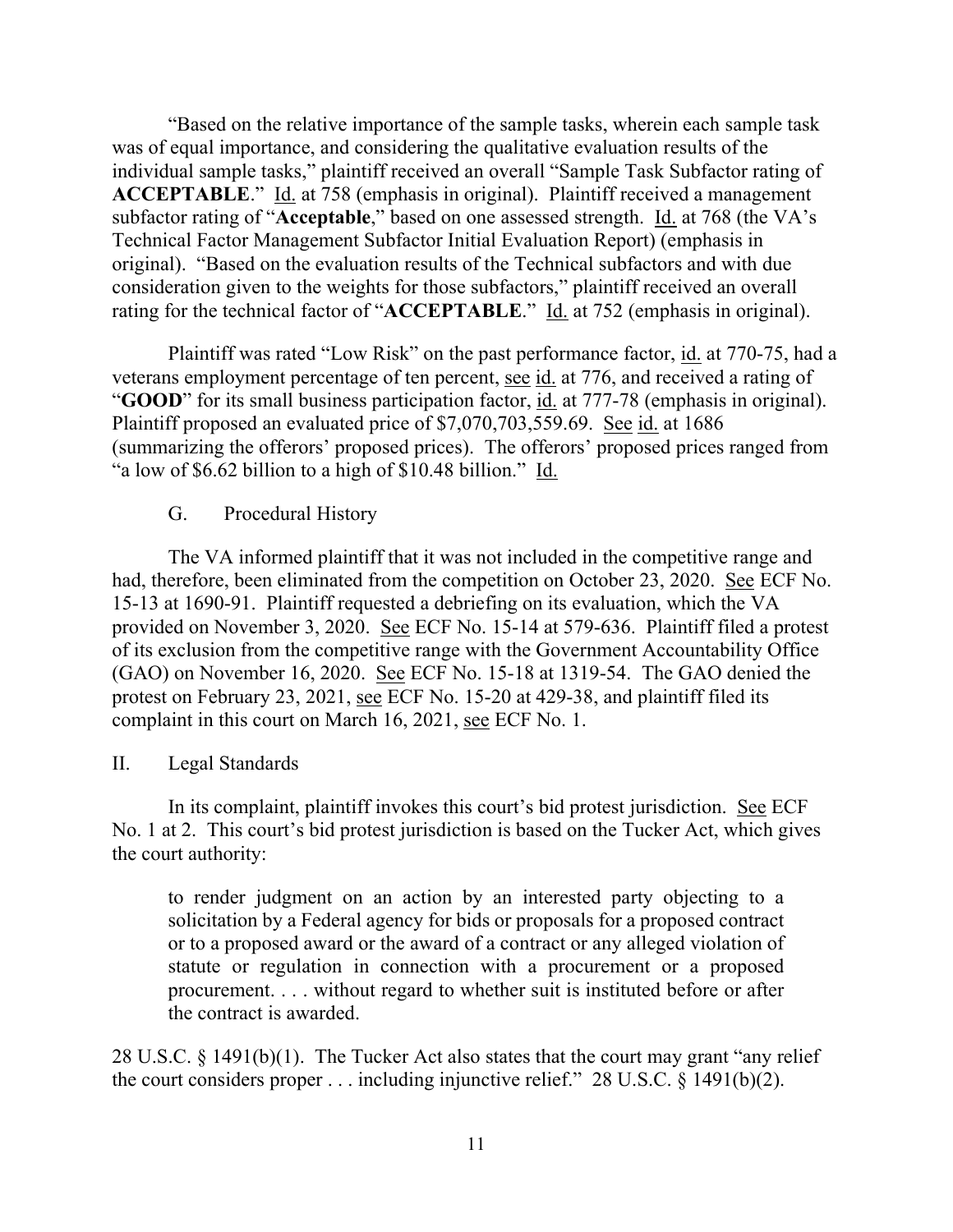To establish jurisdiction, a plaintiff must therefore demonstrate that it is an "interested party." 28 U.S.C.  $\S$  1491(b)(1). The Federal Circuit has held that the "interested party" requirement "imposes more stringent standing requirements than Article III." Weeks Marine, Inc. v. United States, 575 F.3d 1352, 1359 (Fed. Cir. 2009). Though the term "interested party" is not defined by the statute, courts have construed it to require that a protestor "establish that it '(1) is an actual or prospective bidder and (2) possess[es] the requisite direct economic interest." See id. (quoting Rex Serv. Corp. v. United States, 448 F.3d 1305, 1308 (Fed. Cir. 2006)) (alteration in original).

Once jurisdiction is established, the court's analysis of a "bid protest proceeds in two steps." Bannum, Inc. v. United States*,* 404 F.3d 1346, 1351 (Fed. Cir. 2005). First, the court determines, pursuant to the Administrative Procedure Act standard of review, 5 U.S.C. § 706, whether the "agency's action was arbitrary, capricious, an abuse of discretion, or otherwise not in accordance with [the] law." Glenn Def. Marine (ASIA), PTE Ltd. v. United States, 720 F.3d 901, 907 (Fed. Cir. 2013) (citing 28 U.S.C. § 1491(b)(4) (adopting the standard of 5 U.S.C. § 706)). If the court finds that the agency acted in error, the court then must determine whether the error was prejudicial. See Bannum, 404 F.3d at 1351.

To establish prejudice, "a protester must show 'that there was a substantial chance it would have received the contract award but for that error.'" Alfa Laval Separation, Inc. v. United States, 175 F.3d 1365, 1367 (Fed. Cir. 1999) (quoting Statistica, Inc. v. Christopher, 102 F.3d 1577, 1582 (Fed. Cir. 1996)). "In other words, the protestor's chance of securing the award must not have been insubstantial." Info. Tech. & Applications Corp. v. United States, 316 F.3d 1312, 1319 (Fed. Cir. 2003) (citations omitted). The substantial chance requirement does not mean that plaintiff must prove it was next in line for the award but for the government's errors. See Sci. & Mgmt. Res., Inc. v. United States, 117 Fed. Cl. 54, 62 (2014); see also Data Gen. Corp. v. Johnson, 78 F.3d 1556, 1562 (Fed. Cir. 1996) ("To establish prejudice, a protester is not required to show that but for the alleged error, the protester would have been awarded the contract."). But plaintiff must, at minimum, show that "had the alleged errors been cured, . . . 'its chances of securing the contract [would have] increased.'" Precision Asset Mgmt. Corp. v. United States, 125 Fed. Cl. 228, 233 (2016) (quoting Info. Tech., 316 F.3d at 1319).

Given the considerable discretion allowed contracting officers, the standard of review is "highly deferential." Advanced Data Concepts, Inc. v. United States, 216 F.3d 1054, 1058 (Fed. Cir. 2000). As the Supreme Court of the United States has explained, the scope of review under the "arbitrary and capricious" standard is narrow. See Bowman Transp., Inc. v. Arkansas-Best Freight Sys., Inc., 419 U.S. 281, 285 (1974). "A reviewing court must 'consider whether the decision was based on a consideration of the relevant factors and whether there has been a clear error of judgment," and "[t]he court is not empowered to substitute its judgment for that of the agency.'" Id. (quoting Citizens to Preserve Overton Park v. Volpe, 401 U.S. 402, 416 (1971)); see also Weeks Marine,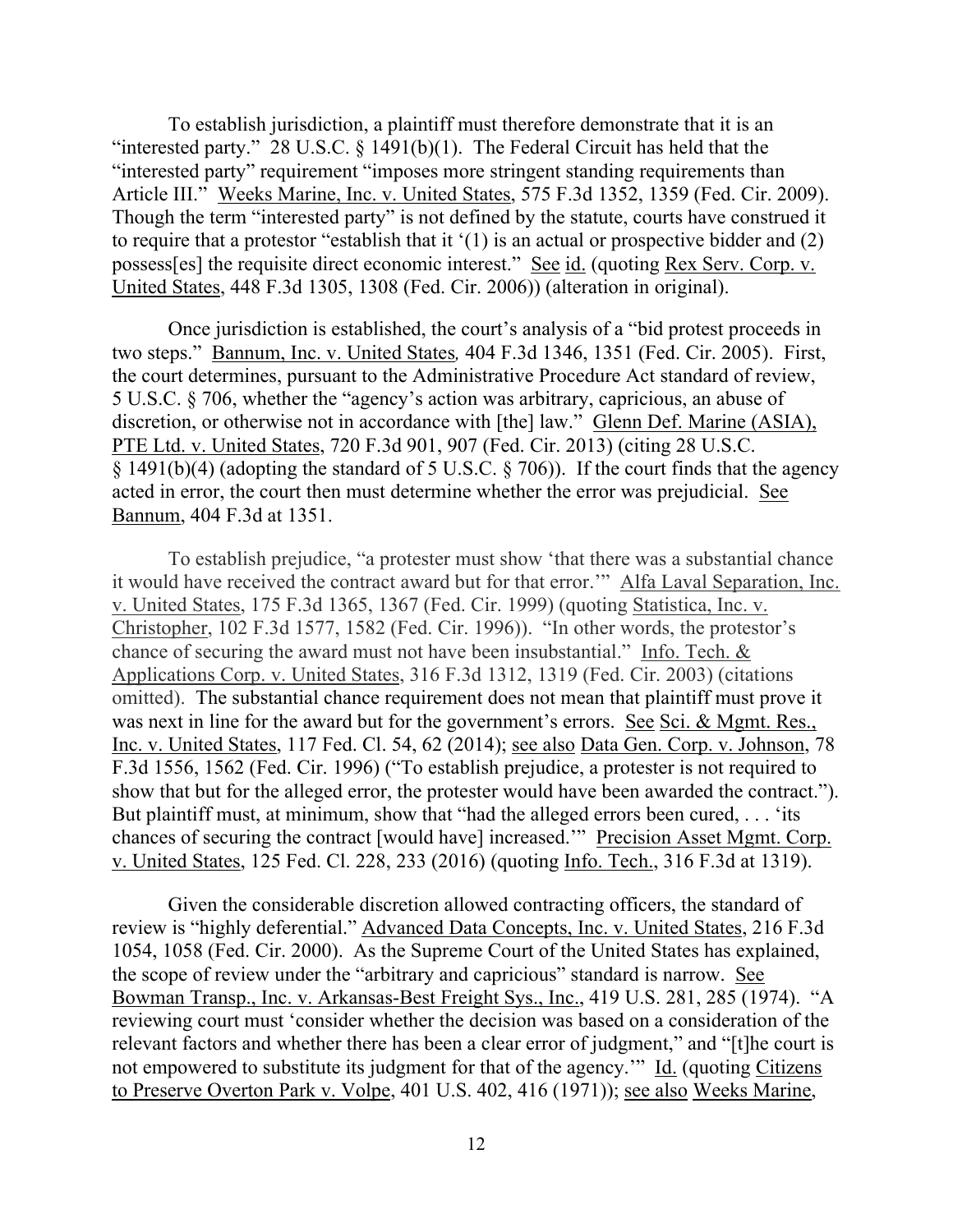575 F.3d at 1368-69 (stating that under a highly deferential rational basis review, the court will "sustain an agency action 'evincing rational reasoning and consideration of relevant factors'") (citing Advanced Data Concepts, 216 F.3d at 1058).

#### III. Analysis

According to plaintiff, "the VA's evaluation and competitive range determination was arbitrary, capricious, an abuse of discretion, and otherwise not in accordance with law." ECF No. 34 at 8. Specifically, plaintiff argues that the VA's evaluation was flawed because: (1) it failed to properly conduct the price realism evaluation, see id. at 17-25; (2) it "overlooked aspects of [plaintiff's] proposal and offered explanations contrary to other evaluation findings" in its evaluation of plaintiff's Sample Task 1 proposal, see id. at 25, 25-34; (3) it treated offerors unequally when it failed to exclude an offeror that did not abide by the solicitation requirements, see id. at 34-38; and (4) it "failed to look behind the adjectival ratings," and failed to make the "required, meaningful consideration of price," in establishing the competitive range, id. at 38, 38- 44.

Defendant responds that "each protest ground lacks merit." ECF No. 44 at 8. Defendant argues that: (1) "the agency fairly and reasonably conducted its price realism analysis," id. at 18; see also id. at 18-26; (2) "there was a rational basis for each of the weaknesses assigned to [plaintiff's] sample task one proposal," id. at 28; see also id. at 26-38; (3) the VA reasonably evaluated the management subfactor and did not engage in disparate treatment, see id. at 38-41; and (4) plaintiff's assertions about the establishment of the competitive range are "plainly refuted by the administrative record," id. at 42; see also id. at 42-47. Defendant further contends that plaintiff does not have standing to challenge the VA's inclusion of intervenor-defendant in either the first or second competitive range determination, or its price evaluation and second competitive range determination. See ECF No. 61 at 7-9. This is so, according to defendant, because plaintiff "cannot establish that there was a substantial chance it would have received a contract award but for the alleged errors relating to [intervenor-defendant's] inclusion in the competitive ranges." Id. at 8. And, plaintiff cannot demonstrate prejudice as to the agency's price evaluation and competitive range determination because, while its price was "amongst the lowest proposed prices," plaintiff's acceptable rating on the technical factor was "significantly more important" in the evaluation. Id. at 9 (citations and quotation marks omitted).

Intervenor-defendant notes that, in addition to defendant's arguments, plaintiff cannot have been prejudiced by its evaluation because its "inclusion in the competitive range did not prevent [plaintiff] from also making the competitive range." ECF No. 36-2 at 5 (memorandum in support of cross-motion). Put another way, "if [intervenor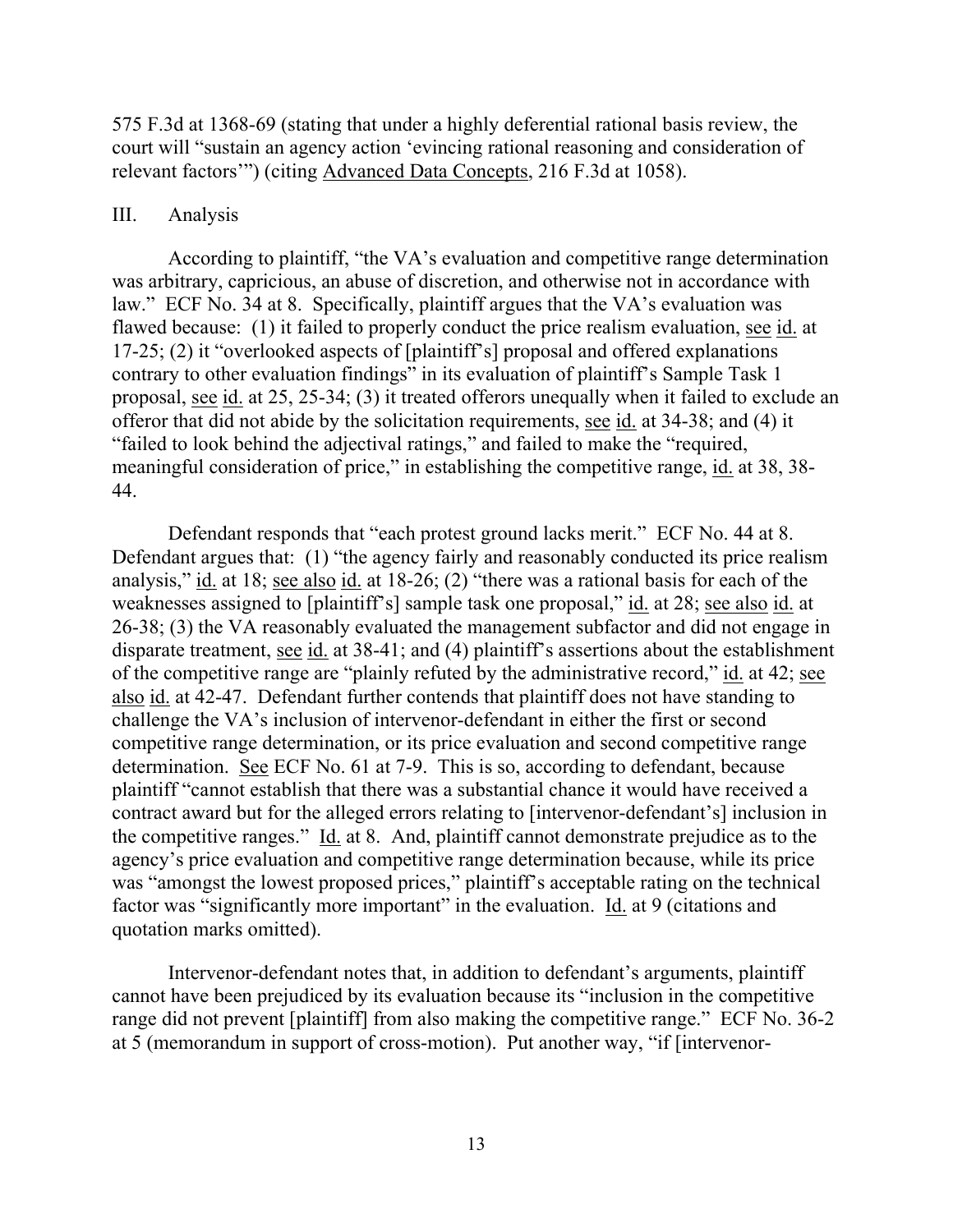defendant] were excluded from the competitive range, it would not mean that [plaintiff] would be included."<sup>7</sup> Id.

## A. Plaintiff Has Standing to Protest Its Exclusion from the Competitive Range

The record is clear that, for standing purposes, plaintiff was an actual offeror in the subject procurement. See Weeks Marine, 575 F.3d at 1359; see also ECF No. 1 at 2; ECF No. 15-1 at 715-69. Thus, to establish standing plaintiff must demonstrate that it has a direct economic interest in the procurement. See Weeks Marine, 575 F.3d at 1359. To demonstrate a direct economic interest sufficient to support standing, plaintiff must both show that it had a substantial chance of award and show that it was prejudiced by the agency's action. See Wis. Physicians Serv. Ins. Co. v. United States, 151 Fed. Cl. 22, 30 (2020). In short, plaintiff "must show that there was a 'substantial chance' it would have received the contract award but for the alleged error in the procurement process." Info. Tech., 316 F.3d at 1319 (citing Alfa Laval, 175 F.3d at 1367). To make the appropriate showing, plaintiff must demonstrate "more than a bare possibility of receiving the award." Precision Asset, 125 Fed. Cl. at 233 (citing Bannum, 404 F.3d at 1358) (affirming the trial court's determination that the plaintiff had not demonstrated a substantial chance of award when its "argument rest[ed] on mere numerical possibility, not evidence").

An offeror that was properly eliminated from the competition as "untimely, technically unacceptable, or otherwise failing to merit consideration as a finalist," only has standing to challenge its elimination from the competition and lacks standing to challenge any agency action subsequent to its elimination. Wis. Physicians, 151 Fed. Cl. at 30-31 (citing Labatt Food Serv., Inc. v. United States, 577 F.3d 1375, 1380-81 (Fed. Cir. 2009)). In Wisconsin Physicians, the court held that an offeror eliminated from competition as technically unacceptable had standing to challenge its own proposal evaluation.<sup>8</sup> See id. at 32. After it found that the agency's evaluation and plaintiff's elimination as technically unacceptable were appropriate, the court went on to hold that plaintiff did not have standing to challenge any agency action after its elimination, including a potential OCI. See id. at 43-44.

Defendant concedes that under the standing test, and applying the reasoning in Wisconsin Physicians, plaintiff has standing to challenge "the agency's evaluation of its proposal," but argues that it does not have standing to bring the rest of its claims. ECF No. 61 at 6. Plaintiff, however, argues that it has standing to pursue all of its claims

 $7 \text{}$  Because intervenor-defendant's arguments track closely with defendant's arguments, the court will not separately discuss intervenor-defendant's arguments unless they are both different from the arguments made by defendant and pertinent to this decision.

<sup>8</sup> While not binding, the court finds the reasoning in Wisconsin Physicians Service Insurance Co. v. United States, 151 Fed. Cl. 22 (2020), persuasive.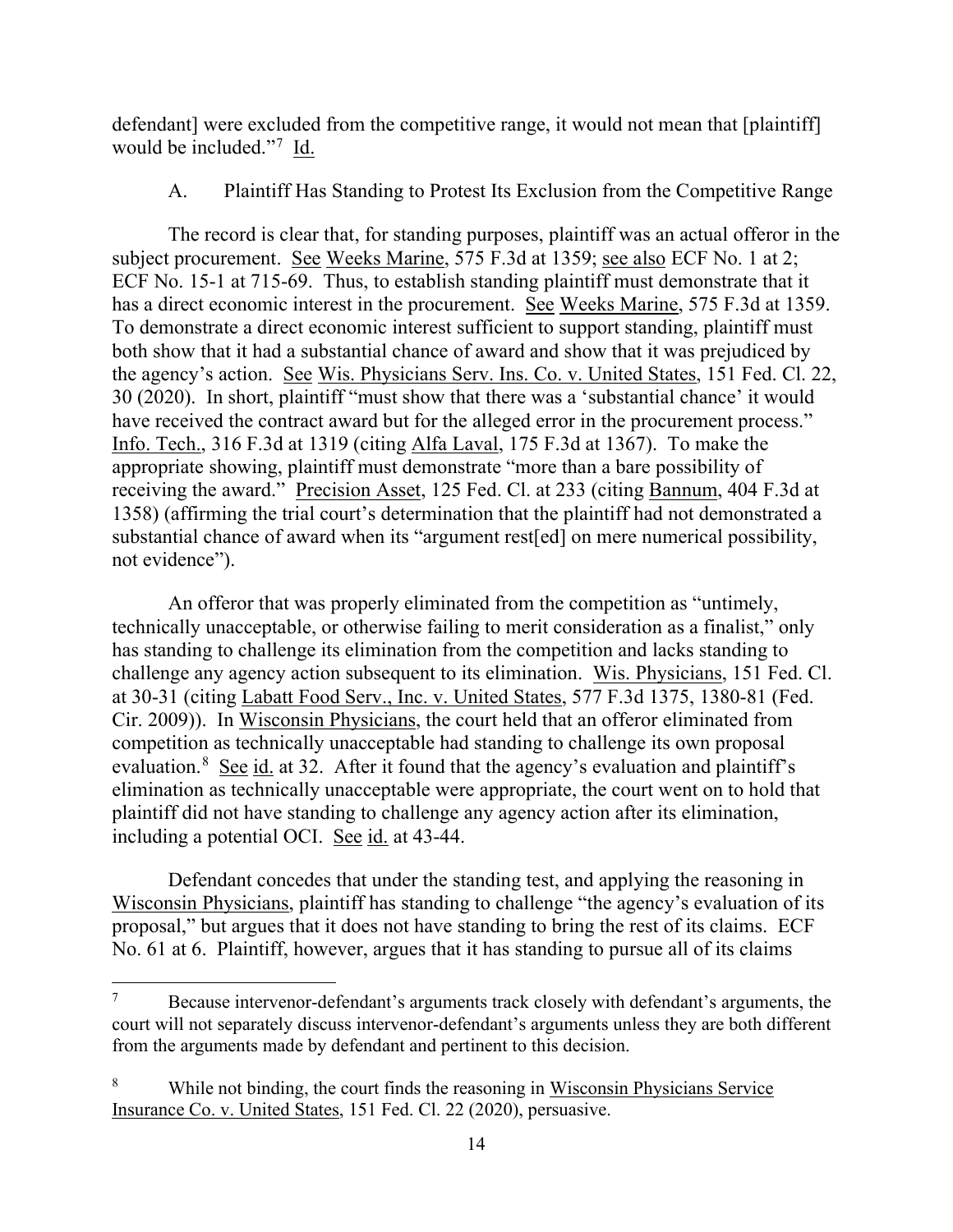because its "chance of securing the award upon a new evaluation of the offerors' proposals would not be 'insubstantial,'" ECF No. 63 at 4, and its "challenges concerning the Agency's evaluation of [intervenor-defendant's] proposal occurred while [plaintiff] was still in the competition," id. at 5 (emphasis in original).

The court agrees with the parties that plaintiff has standing to challenge its own evaluation. In the court's view, plaintiff has demonstrated that it had a substantial chance of being included in the competitive range. Plaintiff need not show actual causation to make such a showing. See Bannum, 404 F.3d at 1358 ("This test is more lenient than showing actual causation."). Plaintiff's position as a technically acceptable offeror that was not included in the competitive range, along with the alleged flaws in the VA's evaluation, are sufficient to establish plaintiff's substantial chance of inclusion in the competitive range. See Info. Tech., 316 F.3d at 1319. Thus, as in Wisconsin Physicians, plaintiff has alleged errors in its technical evaluation and error in consideration of its price that, if valid, could have placed plaintiff within the final competitive range. See Wis. Physicians, 151 Fed. Cl. at 32.

The court, however, cannot make a determination about plaintiff's standing to protest the agency's actions subsequent to plaintiff's elimination until it has determined whether the agency appropriately evaluated plaintiff's proposal. See id. at 30.

- B. The VA's Evaluation of Plaintiff's Proposal Was Not Arbitrary or Capricious
	- 1. The VA Appropriately Conducted Its Price Realism Analysis

In its motion, plaintiff argues that the agency's "price realism evaluation was flawed in multiple respects," including: (1) its failure to "evaluate all proposed labor rates as proscribed by the Solicitation"; (2) its comparison of the labor rates to the T4NG IDIQ rates without explanation as to why that "formed a valid benchmark for comparison"; and (3) its use of all proposals' labor rates, including those ultimately deemed unacceptable. ECF No. 34 at 17. Defendant responds that plaintiff's assertions are "simply untrue," ECF No. 44 at 18, and the methodologies used by the VA were "reasonable and correctly applied," id. at 20.

According to plaintiff, the VA failed to evaluate the outside the continental United States (OCONUS) labor rates in contravention of the solicitation's notice that "each proposed labor rate" would be evaluated. ECF No. 34 at 18 (citing ECF No. 18 at 1-70). Defendant points to the record and argues that the agency's memorandum explaining its methodology "expressly indicated that '**each proposed labor rate**' was evaluated." ECF No. 44 at 18 (quoting ECF No. 15-3 at 490) (emphasis in original). According to defendant, the spreadsheet plaintiff cites as evidence that the agency failed to consider all rates did not include the OCONUS rates because "only 'on-site and off-site labor rates fell below the range of labor rates for each of the evaluated [labor categories] on the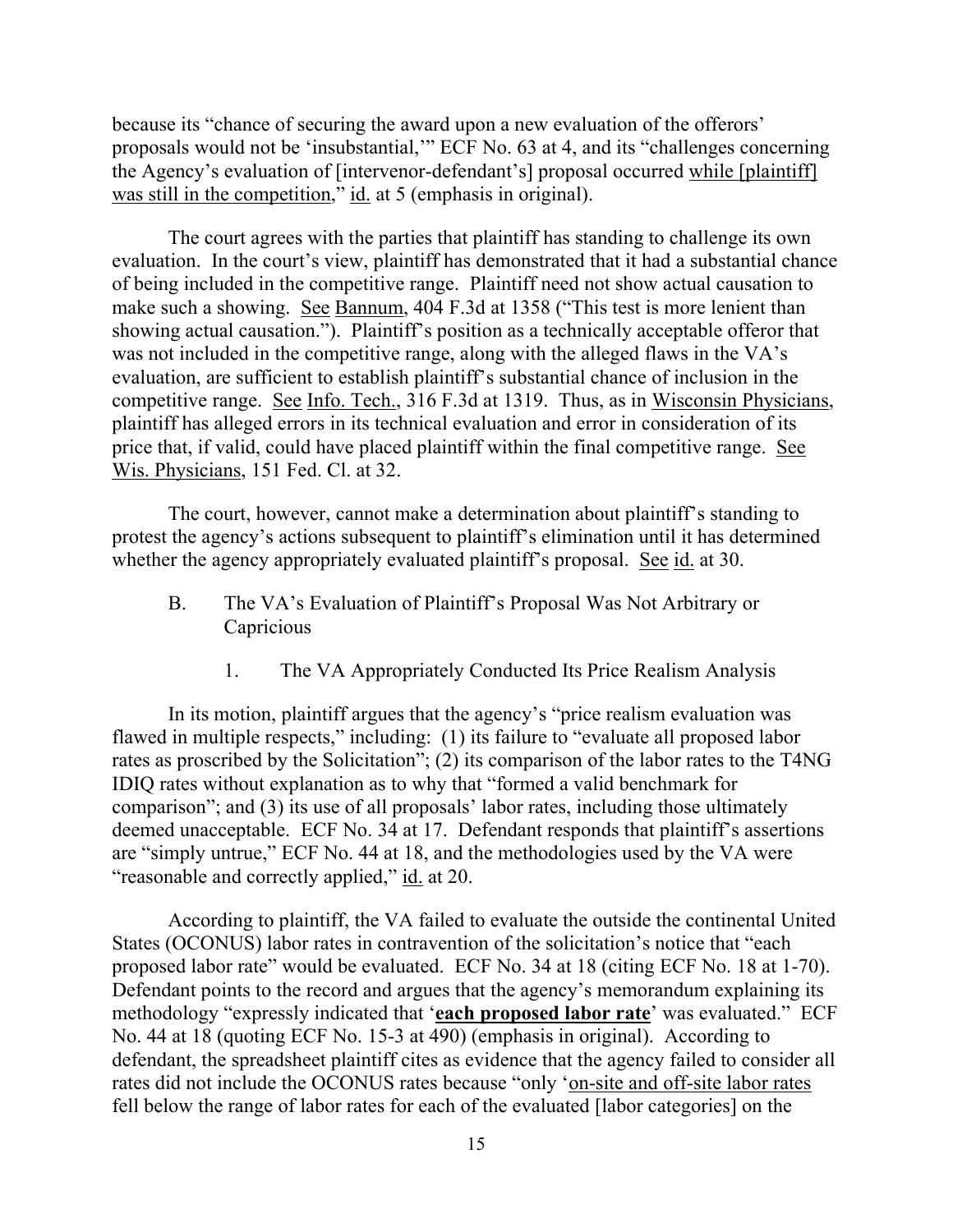current T4NG IDIQ contract' as well as the corresponding Tukey fences." Id. at 19 (quoting and citing ECF No. 15-3 at 491; ECF No. 18 at 1) (emphasis in original). Plaintiff replies that "there is no document in the record that contains the actual contents of the required substantive analysis" of the OCONUS rates. ECF No. 54 at 6.

The court agrees with defendant that the record reflects that the agency evaluated each labor category as required by the solicitation. See ECF No. 15-3 at 490-92. As the agency explained in its memorandum detailing its price evaluation methodology, the agency evaluated "each proposed labor rate" and "if any of the proposed labor rates fell within the range of labor rates on the current T4NG IDIQ contract . . ., the proposed labor rates were considered to be realistic." Id. at 490-91 (footnote omitted). Thus, where the proposed labor rate "fell within the range of labor rates on the current T4NG IDIQ contract those rates were able to be determined as realistic based upon the performance history of the ongoing contract without relying on the Tukey fence." Id. at 491 n.1. The memorandum goes on to explain that only for those "on-site and off-site labor rates that fell below the range of labor rates" on the current contract did the agency employ the Tukey rule. Id. at 491. On that record, the court cannot credit plaintiff's assertion that the agency failed to evaluate the offerors' OCONUS rates.

Plaintiff next argues that there is "nothing in the record that explains whether or how the VA concluded that the 'minimum T4NG basic IDIQ' rates were comparable to those offered by offerors under the current procurement." ECF No. 34 at 19. According to plaintiff, the record does not reflect how the agency calculated the rates or whether the rates were "blended and loaded," like the proposed rates. Id. This, plaintiff contends, could lead to "materially understated rates and . . . result[] in misleading conclusions regarding the realism" of the proposed rates. Id. Defendant responds that the rates were comparable because they were "already under contract for the exact same acquisition." ECF No. 44 at 20-21. According to defendant, "[i]t is only logical that when on-ramping companies into an existing IDIQ contract, the new companies would be on-ramped under the same requirements as the current contract holders." Id. at 21.

Likewise, plaintiff challenges the agency's calculation of the Tukey Method's "lower fences." ECF No. 34 at 20. Plaintiff contends that by using the pricing data from all offerors, including those found to be technically unacceptable, the VA "critically miscalculated" the rates. Id. According to plaintiff, the use of all rates, "significantly distorted the accuracy and reliability of the resultant 'lower fences,' resulting in 'realistic' rate ranges for some labor categories with the 'lower fence' being as low as **less than \$0/hour**." Id. at 21 (emphasis in original). Plaintiff points out that in its price reasonableness determination, the VA only reviewed the prices of the technically acceptable offerors. See id. at 22.

Defendant responds that the use and calculation of the Tukey rule was reasonable. See ECF No. 44 at 21-26. Defendant argues that plaintiff "provides no logical basis for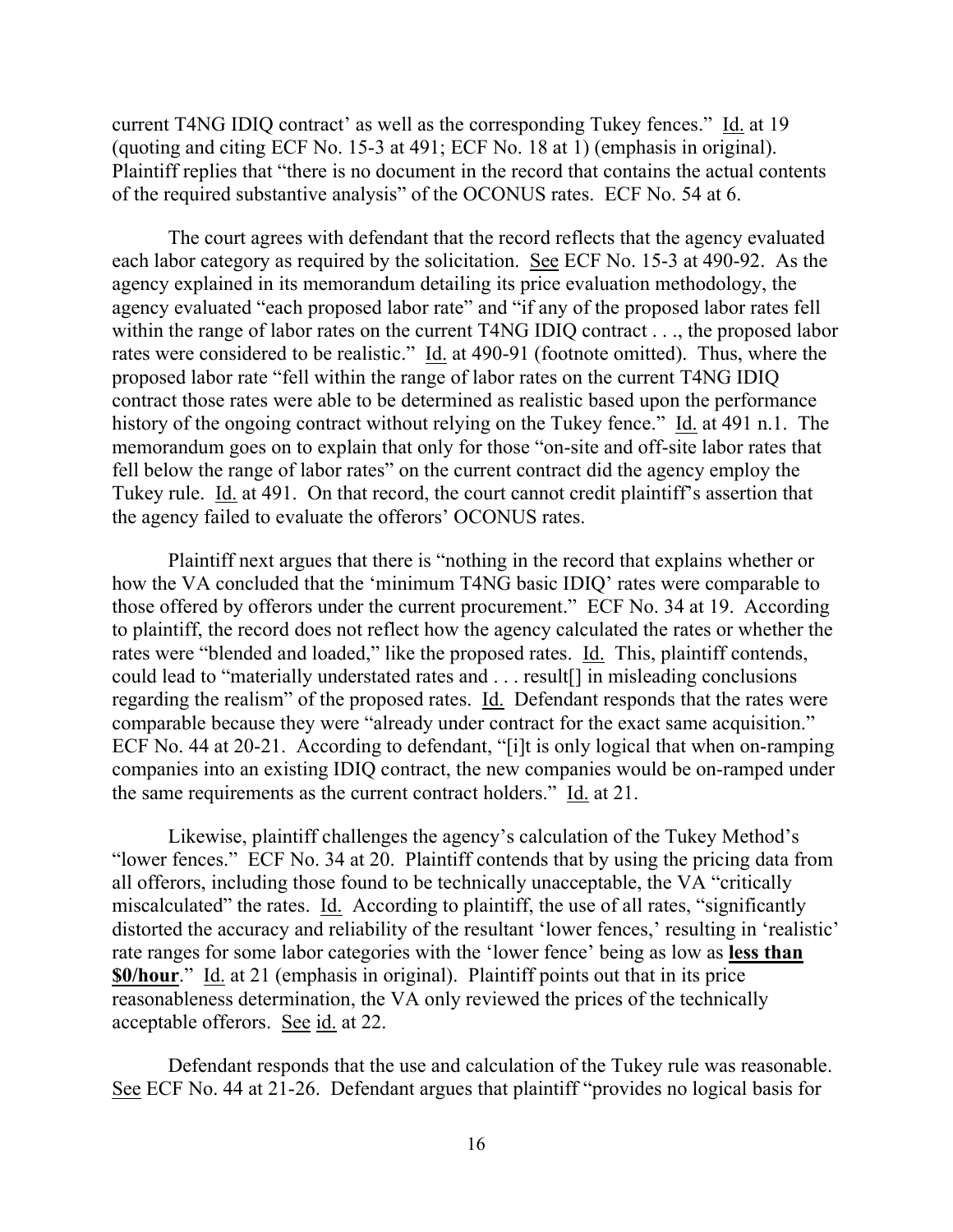its suggestion that the agency was to selectively choose which proposed rates to include in the Tukey analysis and which to exclude." Id. at 23. According to defendant, offerors that received an unacceptable rating, only received that rating on their sample task 1 proposals, and that rating "was not equivalent to an 'unacceptable' proposal." Id. at 24. Defendant further argues that plaintiff has a "fundamentally flawed understanding of the Tukey analysis." Id. at 25. Defendant contends that the negative lower fences are not "distorted," rather they are an indicator that "there were no lower outliers based upon the proposed prices." Id.

In the court's view, the agency's price realism analysis was reasonable and rational. The record demonstrates that the VA applied its analysis as stated in the solicitation and explained its application and methodology. See ECF No. 15-3 at 490-92. If, as it has here, the VA has "articulate[d] a 'rational connection between the facts found and the choice made,'" the court will uphold the agency's decision. Bowman, 419 U.S. at 285 (quoting Burlington Truck Lines v. United States, 371 U.S. 156, 168 (1962)). The court perceives no failure to in the agency's calculations or clear error of judgment in its use of the T4NG IDIQ contract as a labor rate comparison that would support overturning the agency's conclusions. See id. Instead, it appears that plaintiff's challenges to the VA's price realism evaluation amount to disagreements with the VA's conclusions.

#### 2. The VA Applied the Evaluation Criteria Appropriately

Plaintiff next argues that the agency "arbitrarily and irrationally assigned" it four weaknesses for its Sample Task 1 proposal. ECF No. 34 at 25. According to plaintiff, in assessing each of the weaknesses, the VA "fail[ed] to consider information in [plaintiff's] own proposal and ignore[d] (and **contradict[ed**]) earlier conclusions reached" by the agency itself in its evaluation.<sup>9</sup> Id. at 26-27 (emphasis in original); see also id. at 30-32 (arguing the same for each weakness). Defendant responds that "there was a rational basis for each of the weaknesses assigned" to plaintiff's proposal. ECF No. 44 at 28. Defendant argues that plaintiff's complaint "boils down to nothing more than a mere disagreement with the thoroughness of the agency's evaluation . . . . [and] the thoroughness of the agency's findings further demonstrates that the agency properly reviewed and assessed [plaintiff's] proposal." Id. at 32. Defendant further contends that any "comments regarding the positive aspects of [plaintiff's] proposal do not render [the agency's] comments regarding the negative aspects of [plaintiff's] proposal obsolete." Id. at 33.

 $9^9$  To the extent that plaintiff argues that the agency treated other offerors differently as it relates to each of plaintiff's weaknesses, the court declines to consider that argument, made for the first time in plaintiff's reply. See ECF No. 54 at 20-22; see also United States v. Ford Motor Co., 463 F.3d 1267, 1276 (Fed. Cir. 2006) ("Arguments raised for the first time in a reply brief are not properly before this court.").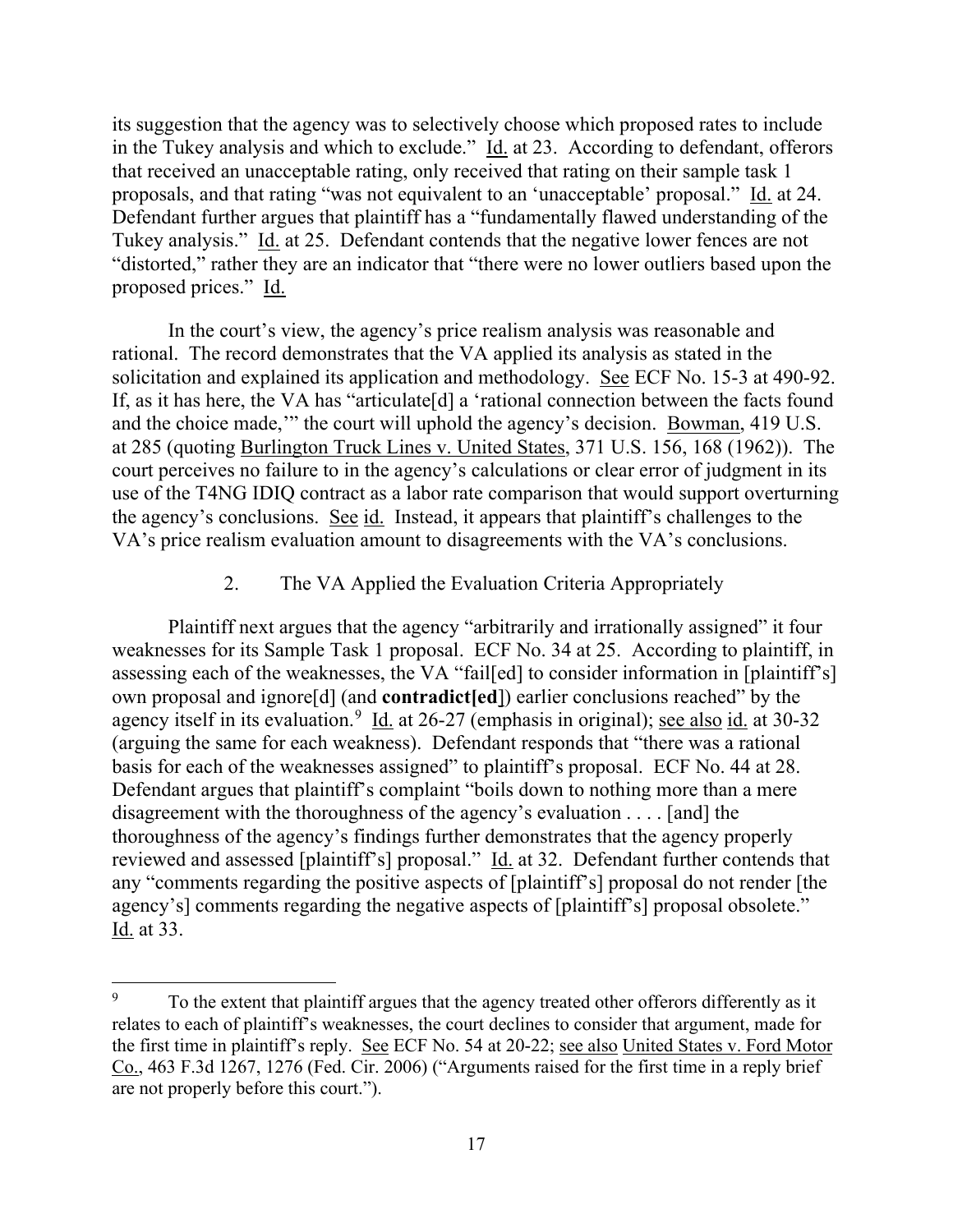A careful review of plaintiff's cited examples of allegedly irrational or unreasonable treatment of its proposal reveals that the agency's evaluation was thorough and reasoned. See ECF No. 15-13 at 759-63. Plaintiff's examples of purportedly unreasonable evaluation represent differences of opinion with the conclusions the VA drew about plaintiff's proposal. See, e.g., ECF No. 34 at 28-29 (addressing plaintiff's example of the agency's treatment of its essential personnel evaluation); ECF No. 15-13 at 760 (discussing the weakness the agency found in plaintiff's personnel proposal). The court will not involve itself in the inappropriate "second guessing of 'minutiae'" for which plaintiff presses. Enhanced Veterans Sols., Inc. v. United States, 131 Fed. Cl. 565, 588 (quoting E.W. Bliss Co. v. United States, 77 F.3d 445, 449 (Fed. Cir. 1996)). The court is satisfied that the VA closely reviewed plaintiff's proposal and evaluated it reasonably and consistently with the solicitation. Id. Rather, in the court's view, the evaluation flaws of which plaintiff complains amount to a strong disagreement with the conclusions the VA drew during its evaluation.

The court cannot and will not substitute its judgment for that of the agency when the agency has clearly articulated a rational connection between facts and conclusions about distinguishable proposals. See Bowman, 419 U.S. at 285. Plaintiff's claims related to the VA's evaluation of its proposal must, therefore, fail.

3. The VA Appropriately Applied All Evaluation Criteria

Plaintiff argues that the VA "failed to look behind the adjectival ratings," ECF No. 34 at 38, and "mechanically excluded all offerors receiving an 'acceptable' rating," id. at 39. According to plaintiff, "there is nothing in the record to suggest that the SSA . . . reached her competitive range determination based on all five (5) evaluation factors identified in the Solicitation," id. (emphasis in original), including price, see id. at 42-44.

Review of the record, however, reveals that the VA's evaluation was detailed and reasoned, and included review and discussion of each of the evaluation factors and how they weighed against each other. See ECF No. 15-13 at 1683-88. The VA's review included:

- (1) Detailed price evaluations for each offeror, see ECF No. 15-3 at 191-242 (initial price evaluations); id. at 243-94 (interim price evaluations);
- (2) An initial 147-slide briefing related to the evaluation of Sample Task 1, which included information about the strengths and weaknesses of each offeror and a detailed price evaluation, see id. at 295-442 (May 27, 2020 Initial Evaluation Briefing slide presentation);
- (3) An initial competitive range determination memorandum, and a confirmation of that determination after items for negotiation were considered, see id. at 483-89;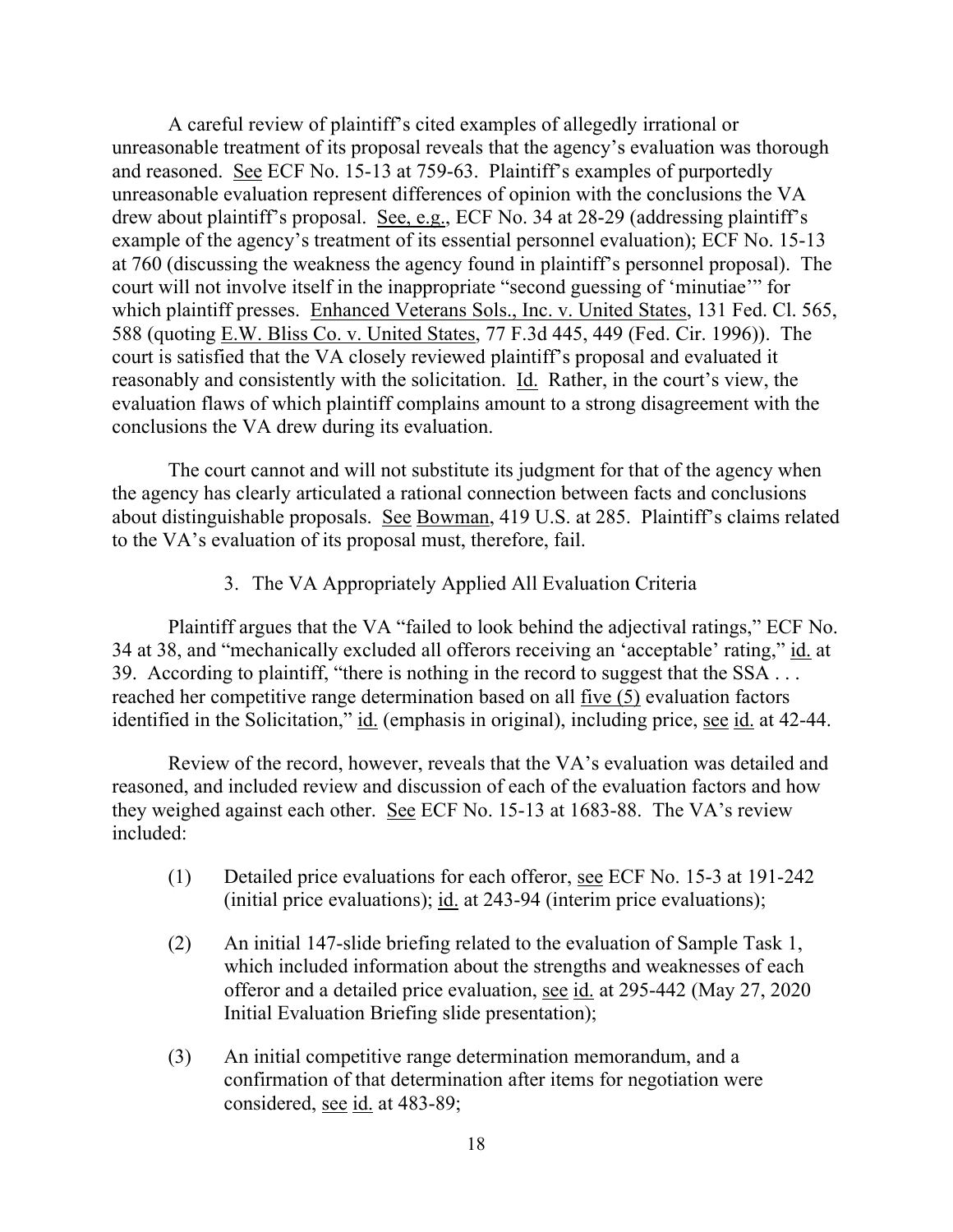- (4) A memorandum laying out the agency's price realism evaluation methodology and findings, see id. at 490-92, and a spreadsheet containing the detailed price realism evaluation, see ECF No. 18 at 1-70;
- (5) Evaluation reports for each offeror that included a detailed overview of the assessed strengths and weaknesses for the sample tasks and management proposal, the past performance summary and weaknesses, the veterans employment calculation, and the strengths and weaknesses of the small business participation levels, see ECF No. 15-13 at 752-1120;
- (6) A second, more than 200-slide, presentation that included details about the strengths and weaknesses of each offeror's Sample Task 2 and management proposals, a detailed review of each offeror's past performance, a calculation of each offeror's veterans employment percentage, and a review of each offeror's small business participation, see id. at 1468-1682 (October 20, 2020 Interim Evaluation Briefing slide presentation); and
- (7) A final competitive range determination memorandum explaining the SSA's and contracting officer's review of the evaluation and rationale for their decision-making, see id. at 1683-88.

 Reviewing each of these evaluations, it appears to the court that the VA specifically considered all of the relevant factors in assigning plaintiff its ratings. See id. at 752-78.

Taking into account the breadth and detail of the VA's evaluation, the court cannot credit plaintiff's assertion that the VA "mechanically excluded" offerors without considering all evaluation factors and price. ECF No. 34 at 39; see also id. at 39-44. It is not in the court's purview to "'substitute its judgment for that of the agency.'" Bowman, 419 U.S. at 285 (quoting Citizens to Preserve Overton Park, 401 U.S. at 416). If, as it has here, the VA has "articulate<sup>[d]</sup> a 'rational connection between the facts found and the choice made,'" the court will uphold the agency's decision. Id. (quoting Burlington Truck Lines, 371 U.S. at 168). The court perceives no failure to consider relevant factors for evaluation or clear error of judgment by the VA that would support overturning the agency's conclusions. See Bowman, 419 U.S. at 285. Instead, it appears that plaintiff's challenges to the VA's evaluation of the proposals amount to disagreements with the VA's conclusions.

C. Plaintiff Does Not Have Standing to Pursue Its Challenges to the Agency's Actions Subsequent to Its Elimination

Having found that the VA did not act arbitrarily or capriciously in evaluating plaintiff's proposal, and that plaintiff was thereby appropriately eliminated from the competition, the court now turns to the question of plaintiff's standing to pursue its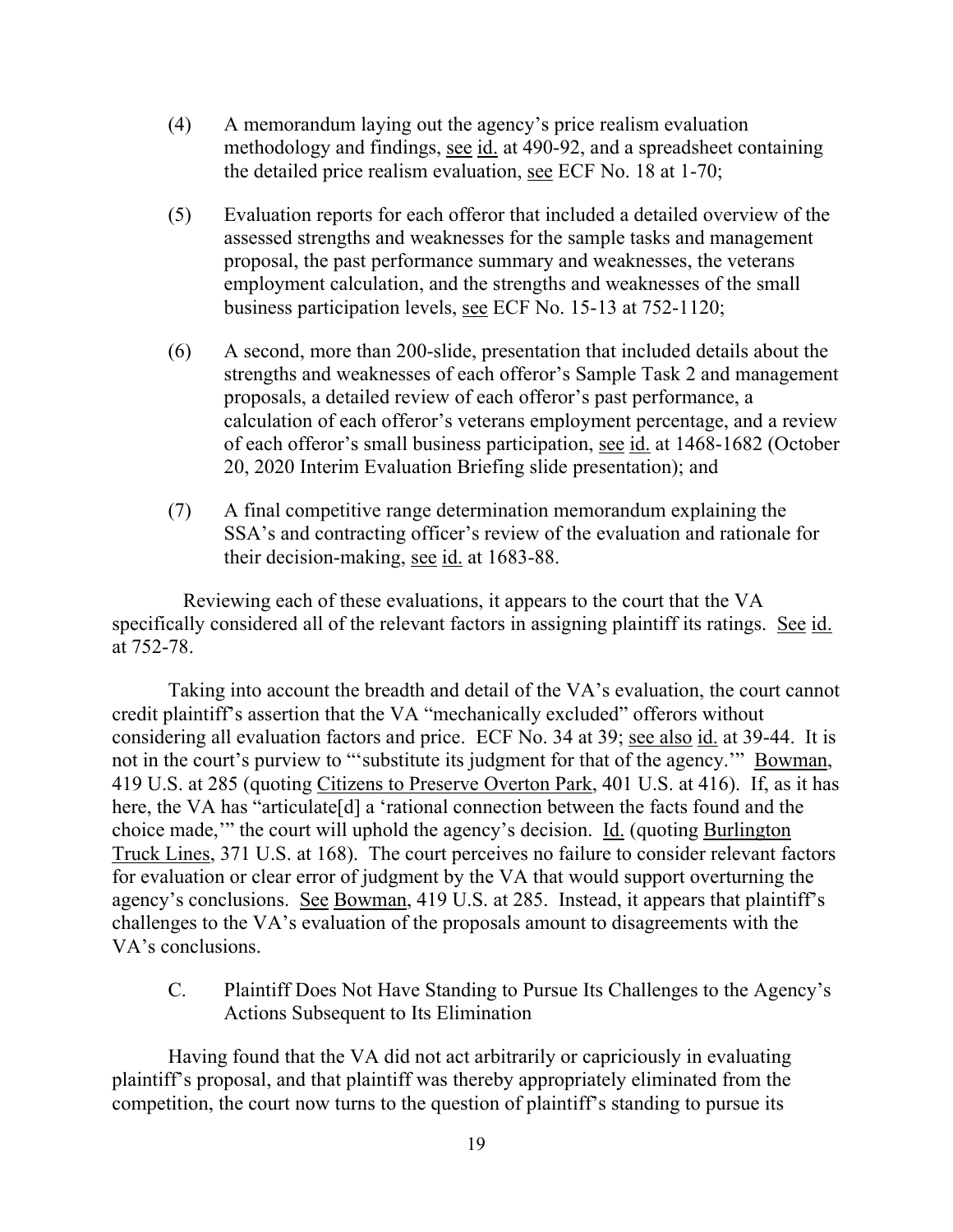claims regarding the agency's actions subsequent to plaintiff's elimination. Plaintiff challenges the agency's inclusion of intervenor-defendant after it was "permitted to substantially revise its Sample Task One proposal," ECF No. 34 at 32, and failed to include all of its required contractor team arrangements with its proposal, see id. at 34- 38.10

Defendant argues that plaintiff does not have standing to bring its remaining claims because it "cannot establish that there was a substantial chance it would have received a contract award but for the alleged errors." ECF No. 61 at 8. Defendant further argues that, because the solicitation provided for multiple awards rather than a set number of awards, any errors in the evaluation of those offerors included in the competitive range and the eventual awardees cannot have prejudiced plaintiff. See id. at 8-9.

Plaintiff responds that, because its "challenges to the Agency's evaluation of [intervenor-defendant's] proposal occurred while **[plaintiff] was still in the competition**  and prior to its improper elimination," plaintiff has standing to challenge intervenordefendant's inclusion in the competitive range. ECF No. 63 at 5 (emphasis in original). Plaintiff argues that if the agency were to conduct a new evaluation of proposals, as plaintiff alleges it should based on its alleged errors, "it is far from clear on the record which of the offerors would subsequently be considered the most highly rated." ECF No. 63 at 7.

In the court's view, plaintiff's remaining challenges to intervenor-defendant's inclusion in the competitive range constitute challenges to the agency's actions subsequent to plaintiff's elimination from the competition. As such, plaintiff could not have been prejudiced by the agency's actions and lacks standing to bring the claims.

To succeed on its argument that the VA should have excluded intervenordefendant, plaintiff must demonstrate that it was prejudiced—meaning, at minimum, show that "had the alleged errors been cured, . . . 'its chances of securing the contract [would have] increased." Precision Asset, 125 Fed. Cl. at 233 (quoting Info. Tech., 316 F.3d at 1319). The court agrees with defendant that plaintiff has not done so. In the court's view, the VA's evaluation of intervenor-defendant's proposal, whether inappropriately revised or missing required components, did not affect the VA's evaluation of plaintiff's proposal. Plaintiff has neither explained how—nor pointed to any record evidence that—a change in the VA's evaluation of intervenor-defendant's proposal would have changed how the VA viewed plaintiff's proposal. Simply stating that it was "extremely close from a technical and pricing standpoint when compared to offerors included in the competitive range" is insufficient under the multi-award circumstances here. ECF No. 34 at 45; see also Wis. Physicians, 151 Fed. Cl. at 43

<sup>&</sup>lt;sup>10</sup> Although plaintiff couches its arguments related to intervenor-defendant in terms of disparate treatment of proposals, the challenges are—at their core—challenges to the agency's inclusion of intervenor-defendant in the competitive range. See ECF No. 34 at 32-38.